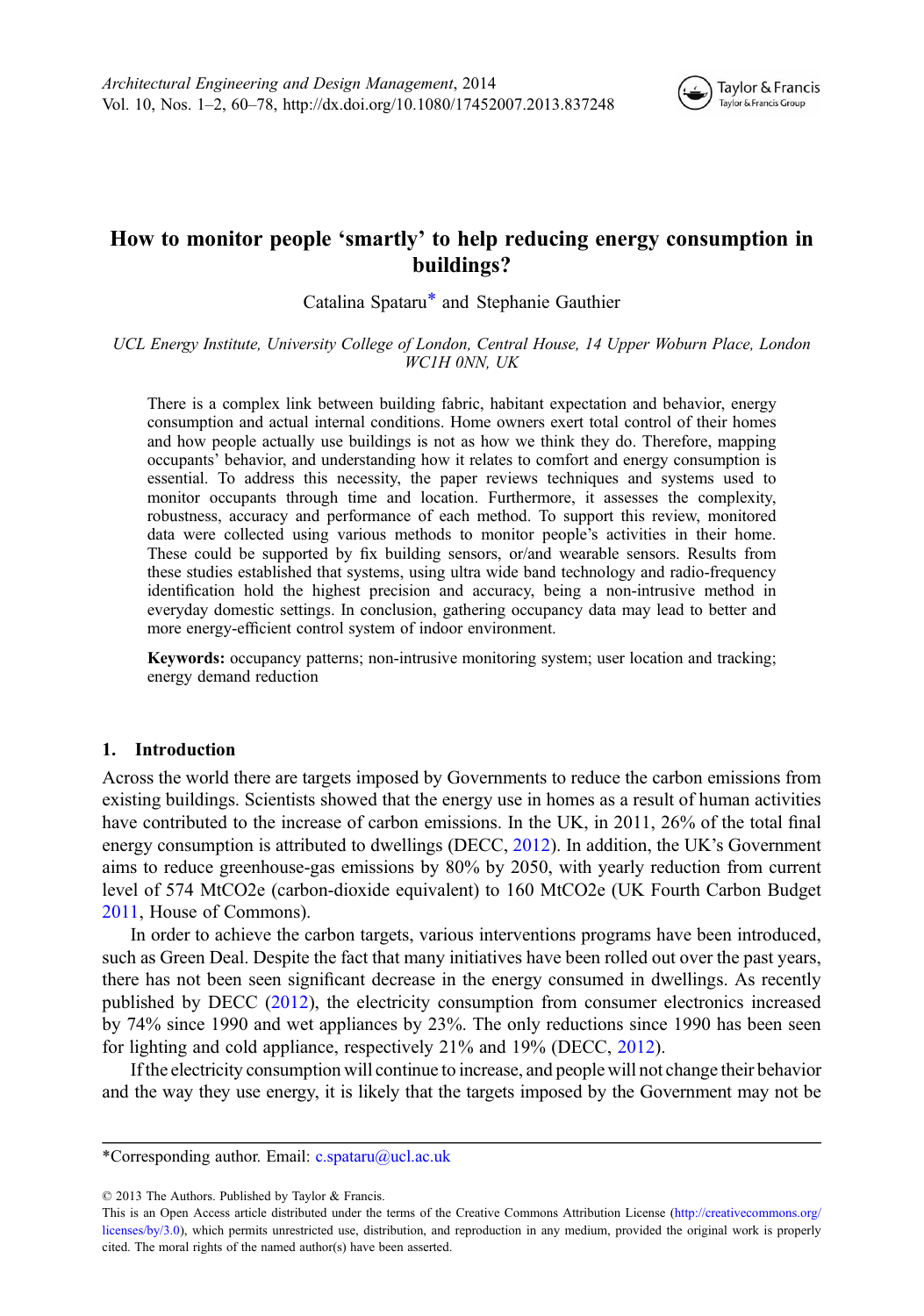reached. As highlighted by Spataru [\(2010](#page-16-0)), Spataru and Gillott ([2011](#page-16-0)) and Ekins & Spataru [\(2012\)](#page-15-0), behavioral changes can be more important in reducing electricity consumption than any energy efficiency intervention relating to household equipment. Therefore, it is important to understand individual behavior and to gather comprehensive evaluations of people's behavior and activities in order to see how this can be change at a national level in order to help reduce energy consumption and carbon emissions from existing buildings. Moreover, information on occupancy, may lead to very fine delivery of lighting and heating, ventilation and air conditioning (HVAC), and visualization of the use of space.

In the past few years, a number of field trials were undertaken, a number undergo and more are planning in the near future. The scope of these is to understand how different options could help to reduce energy consumption from existing buildings. The literature provides limited studies for complete monitoring of buildings and people. Such an example is Spataru, Gillott, & Hall ([2010\)](#page-16-0) and Spataru & Gillott ([2011\)](#page-16-0) which performed a complete monitoring program and an initial assessment has been undertaken, including occupants' behavior before and after various stages of refurbishment. Interesting results have been drawn from this study showing that a large part of the rooms in house are empty for most of the time (Spataru, [2010\)](#page-16-0) and that the densest occupied spaces were when the house was heated with electrical heaters (Spataru et al., [2010](#page-16-0)). This understanding allows us to improve the interior design of a house and the service systems could be refined to give a more precise delivery in space and time. Moreover, information on occupancy, knowing where individual occupants are, may lead to very fine delivery of lighting and HVAC and visualize the use of space.

Vale and Vale ([2010\)](#page-16-0) revealed the complex linkages between building fabric, inhabitants' expectation and behavior, energy consumption and actual internal conditions. They have shown how people actually use buildings, rather than how we think they do. A Danish study investigating the heat consumption in 290 identical homes found that the highest heat consumption was up to 20 times higher than the lowest (Fabi, Korsholm Andersen, & Corgnati, [2012\)](#page-15-0). Toftum, Andersen, and Jensen [\(2009](#page-16-0)) determined that the energy usage depends on the occupant behavior. In addition, significant savings can be achieved through consciously use of appliances, electronics and lights. Such studies are necessary in order to understand, for example, why housing occupants use more energy for heating as their neighbor, while living in exactly the same type of home. Also, information of occupants patterns are useful in determining the required building's heating and for thermal control. The building heating system can be adjusted relative to the body heat output of the occupants' number. Multiple electronics lead to an increased temperature of the room. When this happens, the heating system can be automatically lowered. The same principle can be applied to adjust building's ventilation needs and decrease  $CO<sub>2</sub>$  emissions. This is important because respiratory diseases can occur in an improper ventilated space, but also this may lead to better and more energy-efficient indoor environment control. In addition, if occupants are informed on their energy consumption, they could change their behavior and actions become more conscious (Darby, [2006](#page-15-0)). Powerful information could be sent to building systems; so that efficiency of lighting and heating be improved; concurrently safety and security.

In order to understand better how occupant behavior relates to energy consumption, options for monitoring people within dwellings needs to be researched. Therefore, the authors tested over the past few years various techniques and monitoring systems. This paper investigates the use of different methods to measure building occupant activities in order to develop metrics related to total building occupancy and assess the impact of occupancy on energy use in buildings. Occupancy data and metrics related to building occupancy and comfort can be valuable in forecast models of building power draw. Moreover, information on occupancy may lead to more energy-efficient indoor environment control.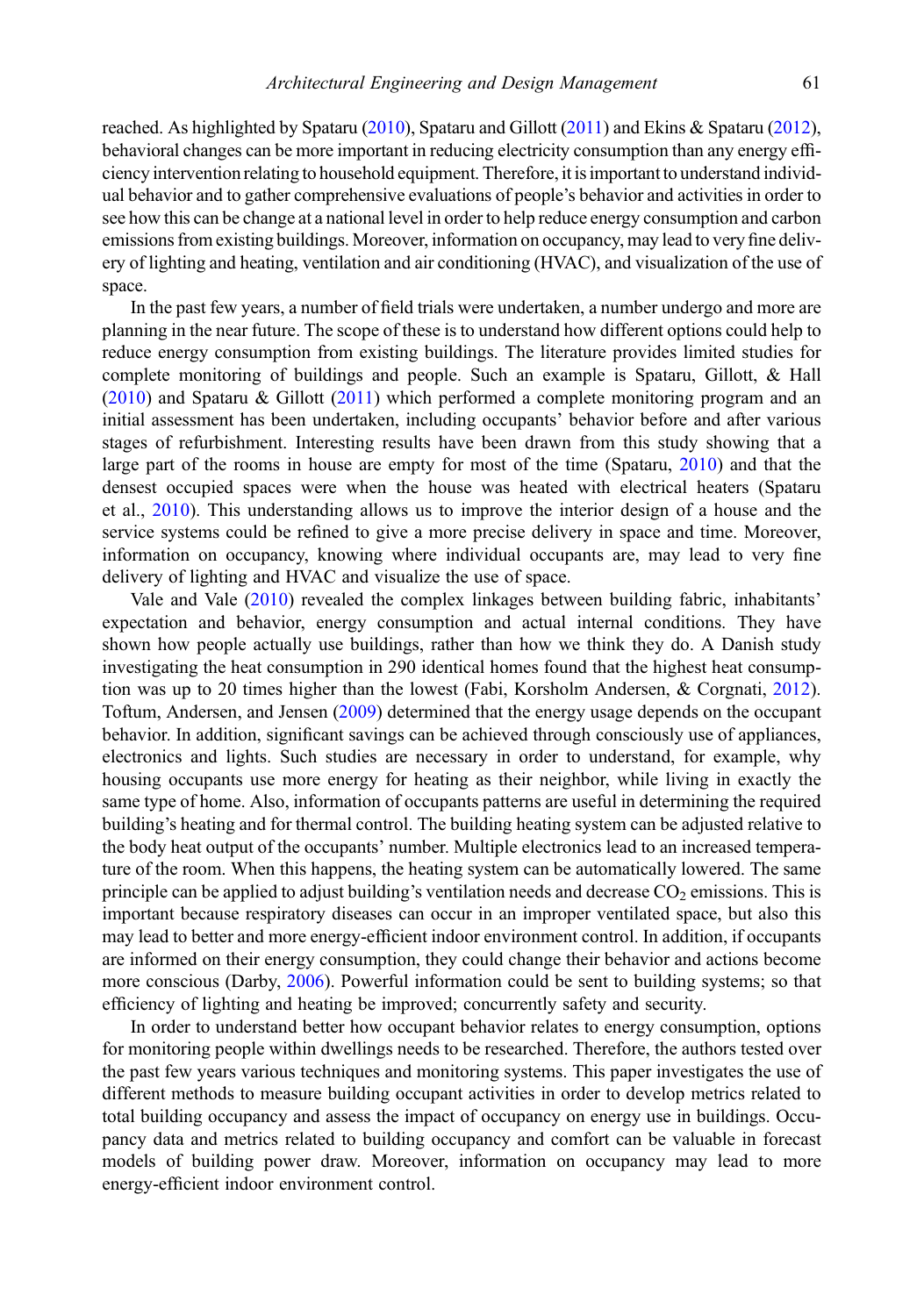The paper is organized as follows: Section 2 provides a review of various sensors and methods for monitoring people indoor, debating their accuracy, costs, performance and the challenges imposed. Section 3 provides a comparison between two established evidence-based protocol methods and lessons learnt, followed by Section 4 where two methods used for data analyzing were presented.

#### 2. A review of methods for indoor location monitoring

The interest in indoor localization has rapidly expanded with the development of a variety of sensors for people tracking and activity recognition. For ubiquitous computing, people tracking represents a fundamental interest, for which has been considered a variety of sensors, including: wireless networks, radio-frequency identification (RFID) tags, cameras and laser range finders (Abowd et al., [2000](#page-15-0); Addlesee, [2001](#page-15-0); Bennewitz, Burgard, & Thrun, [2002](#page-15-0); Clarkson, Sawhney, & Pentland, [1998;](#page-15-0) Fox, Hightower, Liao, Schulz, & Borriello, [2003](#page-15-0)). For people's activity assessment, there are sensors which can provide us information about motion and sensors which simultaneous provide information about location and activity. The latest tell us which rooms are occupied, the number of occupants, who are the occupants, if they move or not and record their movements. Nowadays, the most popular technique for in-home use is Wi-Fi (Vance, Prasad, Harkin, & Callaghan, [2007;](#page-16-0) Hightower & Borriello, [2002\)](#page-15-0). Liu, Darabi, Banerjee, & Liu [\(2007](#page-16-0)) provide a comprehensive review of systems for indoor localization based on radio-based techniques; evaluating position precision, robustness, complexity and cost.

In the building energy research area, the most common methods used in applications are  $CO<sub>2</sub>$ sensors and passive infrared (PIR) sensors. People's  $CO<sub>2</sub>$  measurements depend on their metabolic rate, which at its turn depends on people activity in the home, but also on other factors, such ventilation rate. Unfortunately the method does not provide us accurate information on the number of occupants and can lead to inaccurate or misinterpretation in the results in some cases, such as the delay in reaction time when the space is occupied for a short time, or the increase in the metabolic rate when one occupant is doing physical exercise.

Another common method is PIR sensors. These sensors can detect the presence of someone in a building. However, there are issues with this method. For example, when low motion, the PIR sensors sometimes do not record; when more than one person is in the same space, the PIR readings do not show greater peaks and do not differentiate between presences of different persons; when occupants perform physical activity, the PIR sensors record higher values. It has been already demonstrated (Akhlaghinia, Lotfi, Langensiepen, & Sherkat, [2009\)](#page-15-0) that in a domestic environment, the PIR sensors cannot cover the required visual area, in addition they can record information about events from another neighbor's space. Therefore, PIR readings can provide information on the amount of movement which takes place in the area they are located.

The advantage of  $CO<sub>2</sub>$  and PIR sensors is that the cost of them is low, they are easy to deploy, and they can operate in real-time; while the disadvantage is they can provide limited accurate information and sometimes misinterpretation in the results. This is in part due to the fact that these two sensors are connected to the building, rather than the residents. To address these issues, wearable sensors may be used concurrently, or as a stand-alone method. Indoor localization may be determined through motion and direction, as the output of accelerometer and magnetometer; radio-based techniques. There are also systems which can detect and track people with a single camera, or using stereo vision and color, or video motion detectors which compare a stationary image stored in a memory with the current image, or video face recognition system. This is a well-explored topic, but this option is difficult to be implemented in homes due to privacy reasons.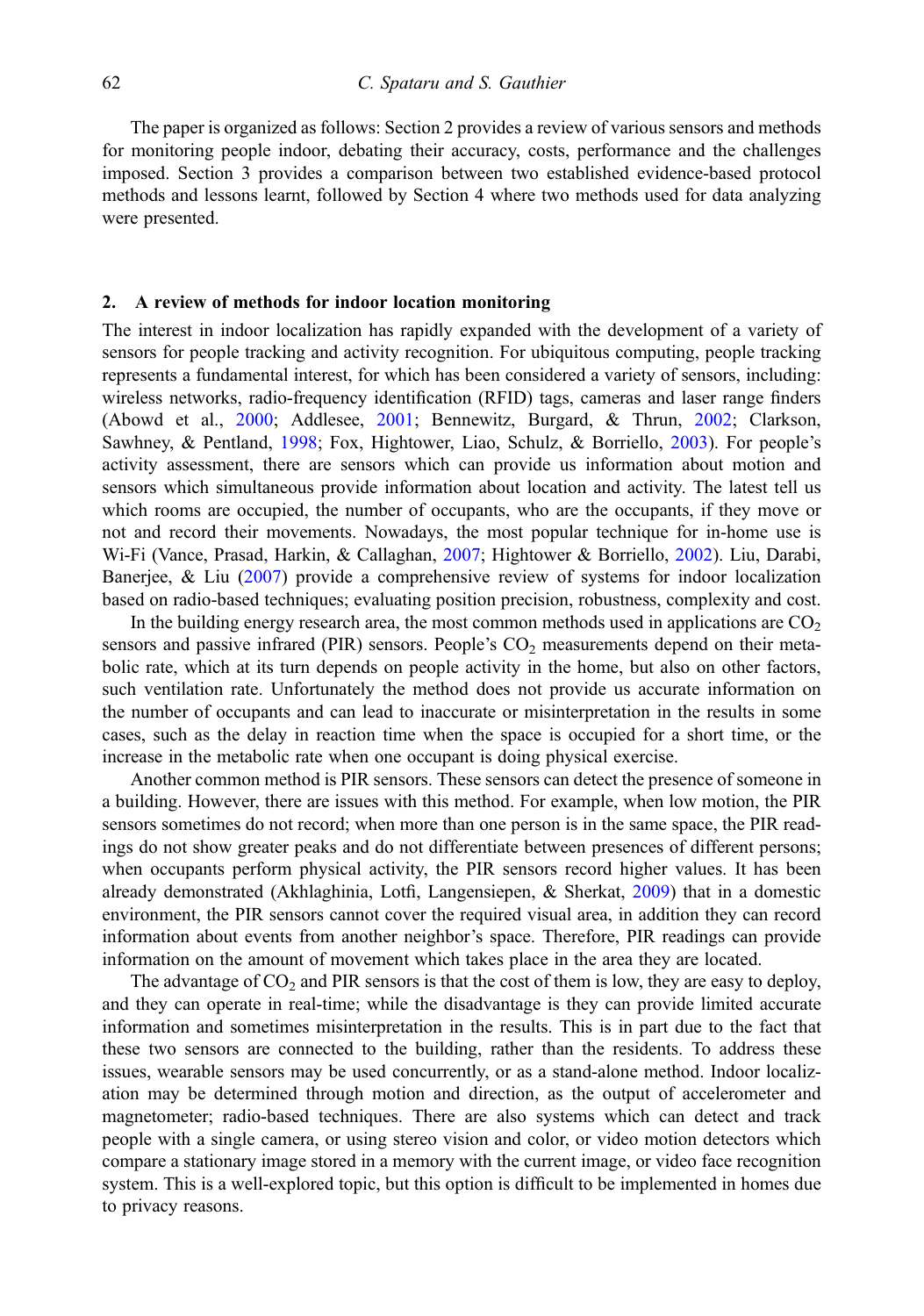There are many sensors or combinations of sensors used in other research areas such as health, which can be used to detect the presence of occupants and their motion. For example, it may be detected through any means associated with some kind of a human body weight, heat, sounds, dielectric constant and so forth. Some of these examples are: acoustic (detectors of sound produced by people); air pressure sensors (which detects changes in air pressure resulted from opening doors and windows); infrared motion detectors: devices sensitive to heat waves emanated from warm or cold moving objects; etc.

In a domestic environment, an unobstructed method should be considered. It is important because not many people are comfortable living with cameras and microphones, or wearing a badge or RFID tag. A RFID tag is a small device which needs to be worn by the person to identify her or him by radio frequency transmission using wireless identification technology that communicates data by means of radio waves.

However, in any method used, accuracy is important so as to avoid misinterpretation of data. In addition, some systems may not work in some environment and situations, but may work in other environment and situations. In the indoor environment, different challenges on location determination can occur due to the multipath effect and building material propagation effects on technologies (such as wireless local area networking (WLAN), ultra-wideband (UWB) and indoor global positioning system (GPS)) making them unsustainable in a dynamic environment (Khuory & Kamat, [2008\)](#page-16-0). As seen in Table 1, some systems are costly, but provide high accuracy (such as UBISENSE system which is using UWB technology and has the highest precision and accuracy), others are low cost but provide lower accuracy. Spataru et al. ([2010\)](#page-16-0) have been used UBISENSE to detect the location and movements of people within a test house and indeed the system performed with high precision, but relied on occupants wearing tag. The communication

| System                       | Wireless<br>technologies                      | Accuracy        | Precision                                                                    | Complexity                                | Cost              |
|------------------------------|-----------------------------------------------|-----------------|------------------------------------------------------------------------------|-------------------------------------------|-------------------|
| Microsoft<br><b>RADAR</b>    | WLAN RSS                                      | $3 - 5$ m       | 50% within around<br>2.5 m and $90\%$<br>within around<br>5.9 <sub>m</sub>   | Moderate                                  | Low               |
| <b>DIT</b>                   | WLAN RSS                                      | 3 <sub>m</sub>  | $90\%$ within 5.12 m<br>for SVM; $90\%$<br>within $5.4 \text{ m}$ for<br>MLP | Moderate                                  | Low               |
| Snap Track                   | Assisted GPS,<br><b>TDOA</b>                  | $5 - 50$ m      | $50\%$ within 25 m                                                           | High                                      | Medium            |
| WhereNet                     | <b>UHF TDOA</b>                               | $2 - 3$ m       | $50\%$ within 3 m                                                            | Moderate                                  | Low               |
| Ubisense                     | Unidirectional,<br>UWB $TDOA +$<br><b>AOA</b> | $15 \text{ cm}$ | $99\%$ within 0.3 m                                                          | Real-time<br>response (1)<br>$Hz-10 Hz$   | Medium to<br>High |
| Sappire Dart                 | Unidirectional,<br>UWB TDOA                   | $< 0.3$ m       | $50\%$ within 0.3 m                                                          | Response<br>frequency<br>$(01 Hz - 1 Hz)$ | Medium to<br>High |
| <b>MPS</b>                   | ODMA                                          | 10 <sub>m</sub> | $50\%$ within 10 m                                                           | 1 <sub>s</sub>                            | Medium            |
| PinPoint 3D-ID               | UHF (40 MHz)<br>(RTOF)                        | 1 <sub>m</sub>  | $50\%$ within 1 m                                                            | 5 s                                       | Low               |
| <b>GSM</b><br>fingerprinting | Weighted kNN                                  | 5 <sub>m</sub>  | $80\%$ within 10 m                                                           | Medium                                    | Medium            |

Table 1. Comparison on existing wireless-based indoor positioning systems (with space dimension 2D and 3D) (Source: Liu et al., [2007\)](#page-16-0).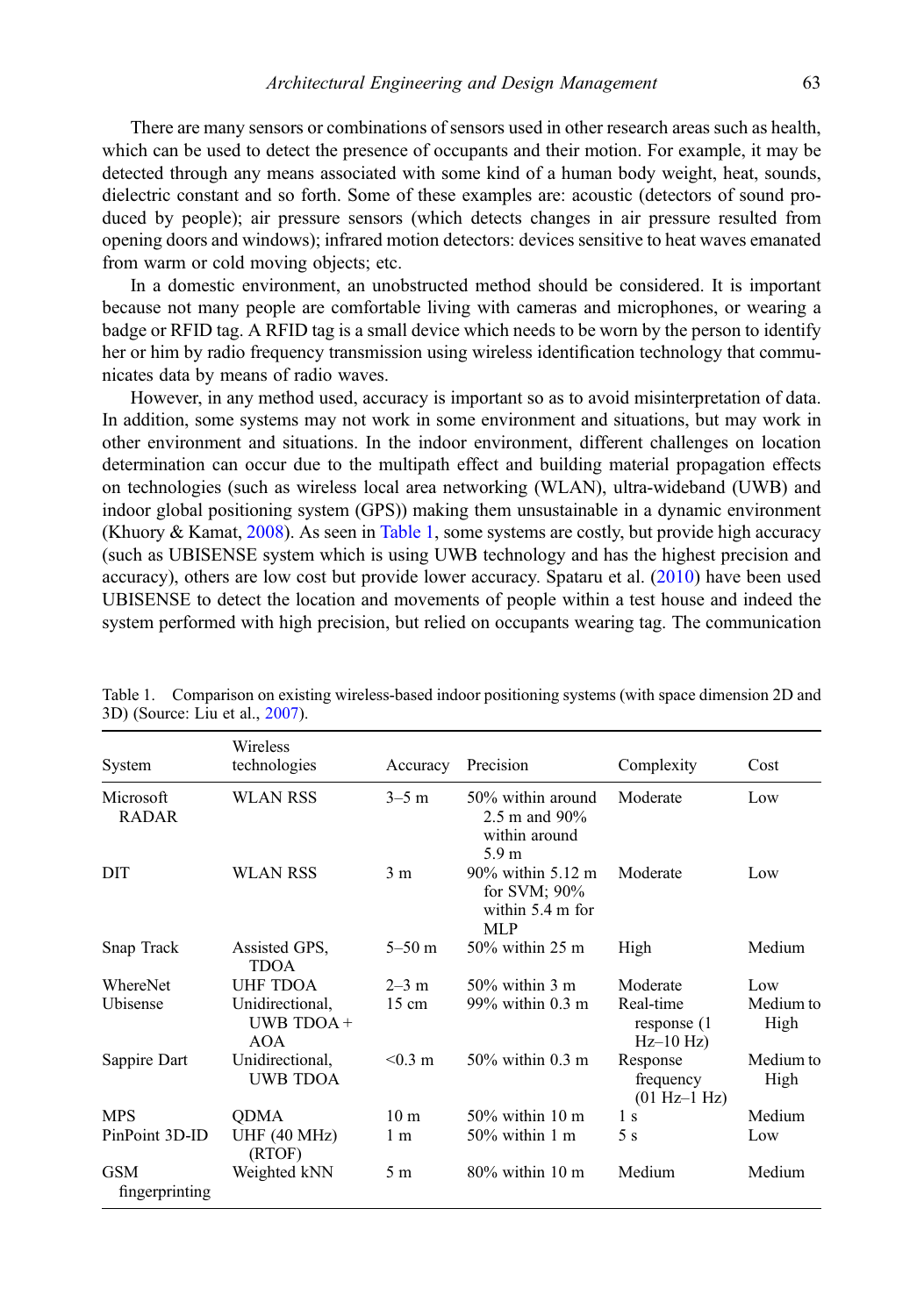is taken place between the reader and the tag. When each tag moves into the proximity range of the sensors, the sensor detects the unique ID of the tag and in turn updates the tag's location and information recorded in a computer. Tags can be either active or passive (Krobn, [2005\)](#page-16-0); the first being powered by a battery to send and receive data, while the second type are powered by the reader field. However, despite the fact that UWB can be a very effective method, with a lower power and a high speed technique compared to WLAN and Bluetooth, making it more reliable in indoor positioning, it requires a high cost to implement.

Moreover, the person needs to accept to wear the tag at all times, but when the occupants forget to wear the tag on a daily basis, the system will provide less efficient results. However, a friendly method can be used for tags, in the form of a bracelet or a necklace, so that people can use it as an accessory.

Recently a new technique for localization has been discussed, the device-free localization (DFL) which gives freedom to the user to do his activities without the requirement to wear a tag. As the human body crosses a transmission-receiver path, the received signal strength (RSS) of transmitted wireless signals is given. Various techniques have been proposed in the field of DFL (Patwari  $\&$ Wilson, [2010](#page-16-0)). However, Kosba, Abdelkader, and Youssef ([2009](#page-16-0)) showed that the communicating radios line-of-sight is sensitive to human presence. In addition, the number of people present in a space is still a challenge for the DFL technology. It can be used in combination with  $CO<sub>2</sub>$ sensors and PIR sensors. However, considering the problems encountered with these methods, wearable devices will provide more accuracy and precision about occupants' presence in an indoor space and in combination with energy consumption valuable information can be drawn.

One method is SenseCam, which can include built-in sensors such as acceleration, PIR and temperature that may monitor motion, position, physiological and environmental variables. Another method is the use of a tracking system based on UWB technology that can be put together using available components at a low cost, and to monitor occupants' position and location in addition with sensors for electricity use and environmental conditions. To answer the limitations presented in this section, the next section is reviewing a practical assessment of two alternative systems: environment sensors – PIR and  $CO<sub>2</sub>$ ; and wearable sensors – a tracking system based on radio frequency (RF) and SenseCam. The devices holding these sensors may also store the data output, or be supported by radio-based signals. Off-the-shelf sensors were purchased to measure various parameters associated with the building, including indicators of occupant activity.

#### 3. Practical assessment of different methods

The use of sensors enables a rich picture of people location, motion and activity in buildings. Knowing where the occupant is, and what the occupant does, can potentially help understand, conceptualize and influence some of the practices driving energy demand. In order to map an accurate picture of occupants' location and activity from wearable devices, by choosing an existing system or build a new one, a study-framework should be established, which should include the following five steps:

- ((1)) Specify which combination of hardware-based sensors to use.
- ((2)) Determine if this combination of sensors is already available on the market as a stand one device, or a combination of device. If this is not the case, the researcher may choose to build, its own device.
- ((3)) Establish each sensors specification, including its range, accuracy, power requirement, cost and manufacturer.
- ((4)) Confirm raw data processing and acquisition method.
- $((5))$  Confirm the output analysis method.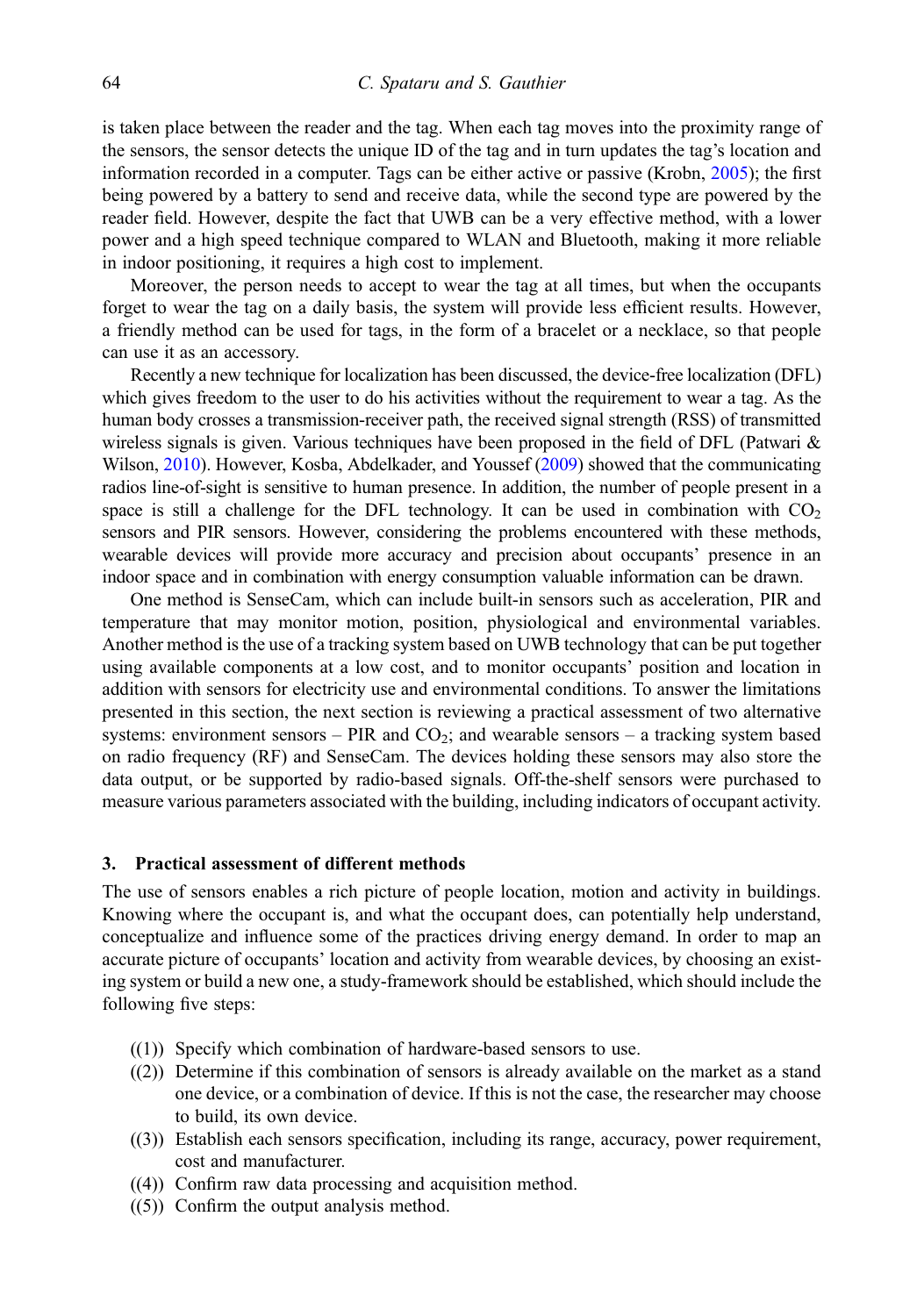In order to carry-out this study-framework, the following section will provide an overview of the different types of non-wearable and wearable sensors with examples for one day from the work the authors have done.

#### 3.1 Non-wearable sensors/devices overview

Testing has been performed for slots of two weeks in different seasons in a flat in London, with two occupants. In addition to testing various systems for monitoring occupants, environmental factors, including air temperature and relative humidity in living area and bedroom has been monitored, using HOBO-U12 devices. Also the total electricity and water consumption has been monitored, as well as electricity use with different electronic devices. In this paper, examples of 24 h are provided only. Figure 1 shows a print screen of the space use by the occupants during 24 h.

#### 3.1.1 PIR Radiation motion sensor

PIR radiation motion sensors can be used to count the number of times people move through a space. PIR sensors have been used to analyze the expected trends, looking at weekly and weekend profiles as depicted in [Figure 2.](#page-6-0) Data have been collected for different weeks and it has been observed that profiles during the working days looked similar; with higher activity in weekdays than in the weekend as depicted in [Figure 2](#page-6-0).



Figure 1. Printscreen of the space use.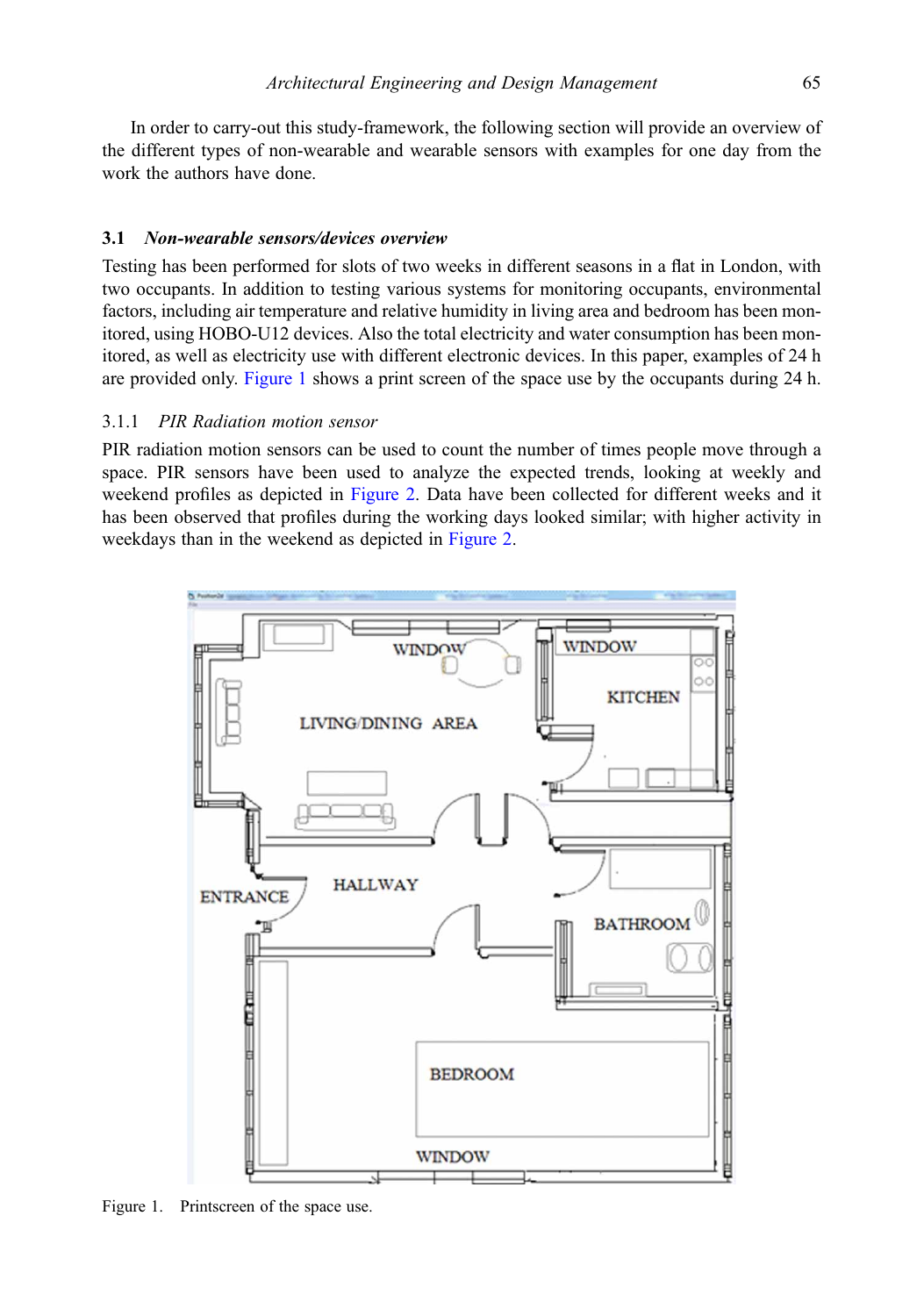<span id="page-6-0"></span>

Figure 2. Total daily activity counts on the motion sensor for two-week period.



Figure 3. PIR measurements in all rooms versus overall human presence during a day.

Figure 3 shows the PIR measurements in all rooms versus overall presence of the occupants during a day. Using PIR it has been observed that when the room was occupied sometimes PIR shows no measurements. This is caused by a reduced amount of movement of the occupant.

Moreover, when more than one person is present in the same space, did not show greater PIR peaks. So, PIR can provide information on the amount of movement, but not the number of people.

## 3.1.2 Carbon-dioxide

A carbon-dioxide sensor was connected to a transmitter and included in the wireless network to record activity in the building. The  $CO<sub>2</sub>$  sensor (Vaisala GMW21) used was a commercially available sensor. The output of the sensor was capped at 4 V and then stepped this down to 2 V for transmission so that to ensure that the sensitivity of the device to the concentrations expected is maximized. Figure 4 shows the  $CO<sub>2</sub>$  content versus number of occupants.



Figure 4. CO<sub>2</sub> content in all rooms versus overall occupants' presence during a day.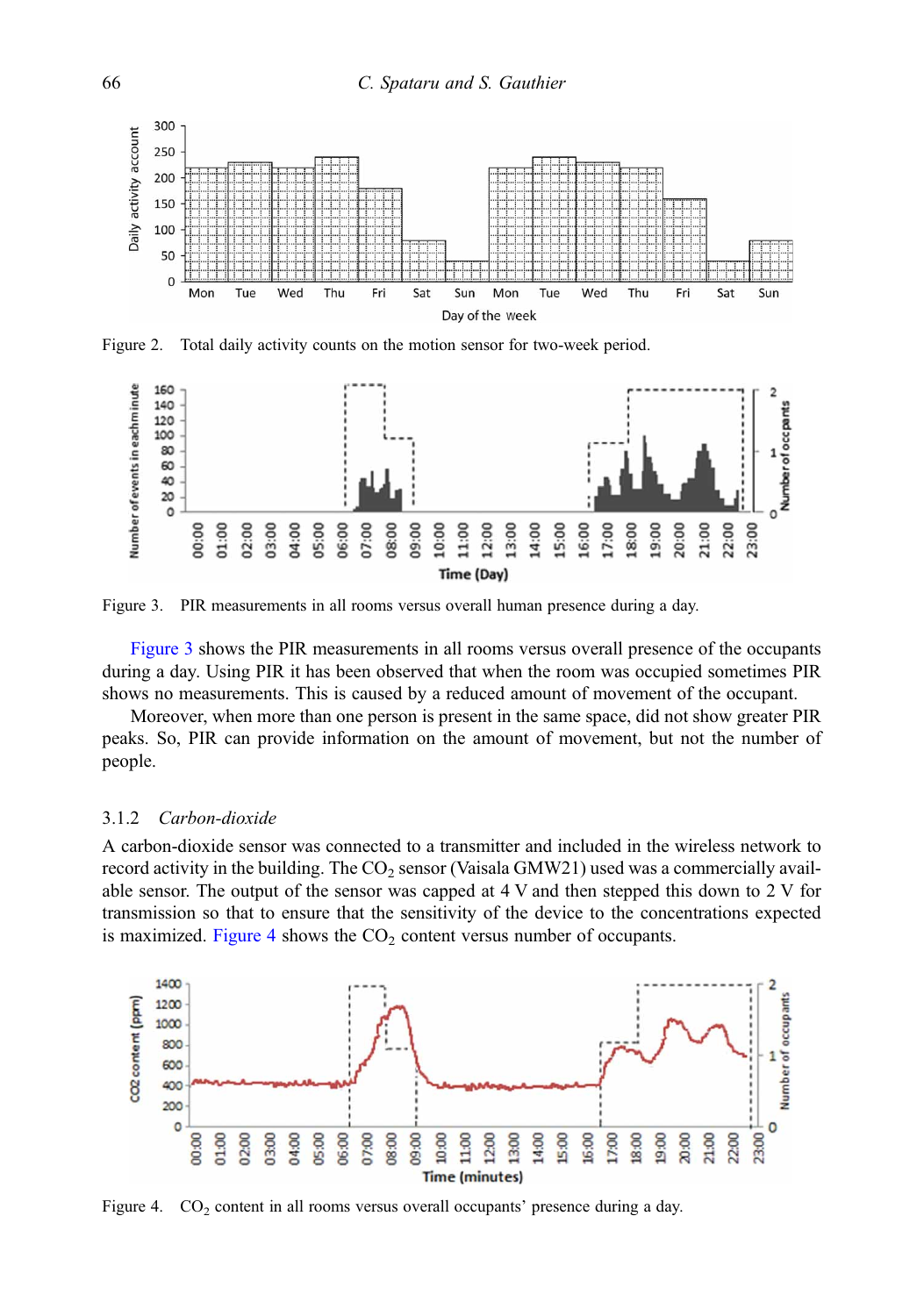As it is shown in the figure above, when the flat is occupied there is an increase in the  $CO<sub>2</sub>$ content, with a fast increased when a door has been closed or with slightly decreased in unoccupied spaces or when door has been opened again due to air being mixed with the one from the unoccupied space. Unfortunately, this can conduct to misinterpretation of the results on actual change of location of an occupant. The sharp rise could be related to an increased in metabolic rate due to physical exercise, since the occupants own a static exercise bike. It was observed that  $CO<sub>2</sub>$  could provide wrong information on the number of occupants.

#### 3.2 Wearable sensors/devices performance (Active RFID Tracking System and SenseCam)

Wearable device may have built-in sensors that monitor motion, position, physiological, and environmental variables. These sensors provide data, which may be used to monitor changes in location or activity.

## 3.2.1 Active RFID people tracking system

Companies like Ubisense (<www.ubisense.net>) or Time Domain [\(http://www.timedomain.com](http://www.timedomain.com)) have implemented the real-time location systems (RTLS) using UWB technology. Time Domain Company has developed an UWB location system with UWB tags based only on TDOA approach. Ubisense has developed a UWB hybrid location system, using TDOA with angle of arrival (AOA) techniques.

The Ubisense positioning system consists in an UWB tags, sensors and a software platform. UWB tags are usually active tags and transmit UWB pulse signals; which are received at the sensors and used to calculate the tag location from a combination the AOA and the TDOA between two sensors. Two sensors deliver a robust localization with an accuracy of up to 15 cm. When combining two particular location methods (like the hybrid location methods) and if UWB communications are used the results are more accurate than when just using only one location method (Gezici et al., 2005). A RFID tag is a small device which combines a chip and an antenna. UWB is a low-power and a high speed technique, which works in wireless space; it uses pulses sending pulses over the air.

UWB signals are received at the sensors and used to calculate the AOA and the TDOA between two sensors. Each sensor detecting a tag gives a 2D bearing (AOA) for Azimuth and Elevation. If sensors are connected to a timing cable network, they also report time-difference-of-arrival (TDOA) information. Ubisense has been used in the E.ON 2016 Test House by Spataru et al. ([2010](#page-16-0)) as part of the CALEBRE Project. It provides information on the exact number of occupants in real-time in each space of the house and the exact 3D location of each occupants and when a person exits or enters a space. This information was coupled together with information from sensors for energy consumption and environmental conditions. [Figure 5](#page-8-0) shows an example for 24 h for electricity consumption versus number of occupants (Spataru, [2010\)](#page-16-0).

In addition to the already available systems, there are also sensors from the shelf which can be put together that are cost-effective, creating your own monitoring system. This implies technical and software knowledge.

The localization method. A hybrid localization method using a combination of AOA and TDOA to determine the location has been used. Mathematical expressions have been generated as a combination of an exponential distribution (RSS location method) and Gaussian distribution (TDOA location method). First the RFID reader gets the metric, and then locates the RFID tag in the space. This can be done by using the metrics converting them to distances to estimate the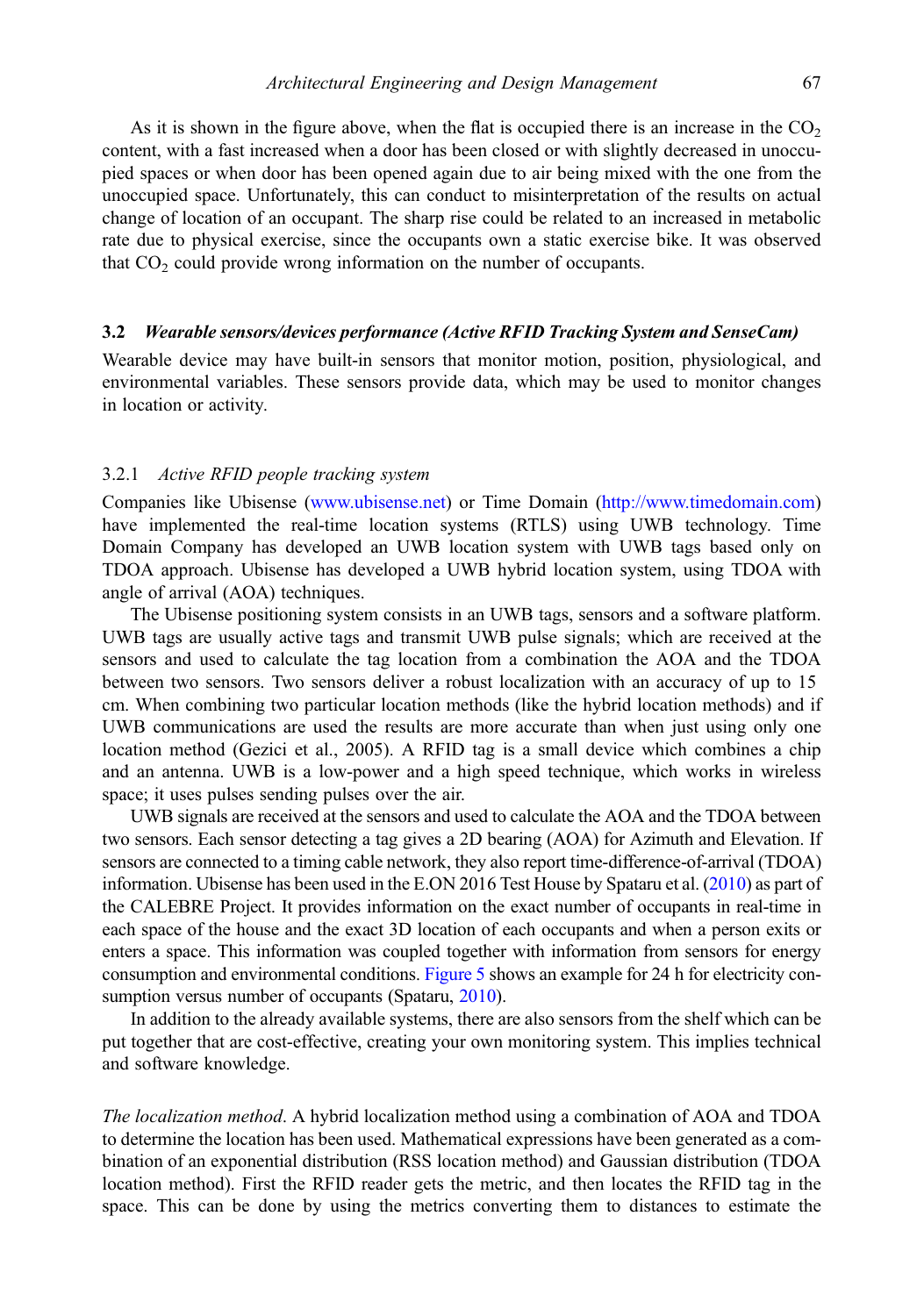<span id="page-8-0"></span>

Figure 5. Total electricity consumption versus number of occupants during a day.

target position. The RFID readers are distributed in the space at fixed points strategically so as to cover all areas where occupants move.

The main function of the RFID tag is to answer the interrogation of the RFID readers. When the RFID tag moves into the proximity range of the RFID readers, the RFID readers send RF signal to the RFID target tag questioning the position of the RFID tag in order to get the Time of Arrival metric. Then, each TOA metric proposed is converted into a Difference Time value. For the multilateration approach with TDOA metrics, it was assumed that RFID readers are located in one coordinates system and one RFID target tag comes into the area covered by the RFID Readers. When questioning the location of the RFID tag, each RFID reader gives one Time of Arrival measurement. It is considered that the distance between the points is proportional to the Time of Arrival. The position of RFID tag can be easily estimated by finding the intersection of at least two hyperbolas through Time Difference measurements, as shown in Figure 6.

The difficulty in using such a method consists of synchronized RFID readers in time. Literature provides us with different methods to achieve the solution. One method is Fan's



Figure 6. Location determination with time difference.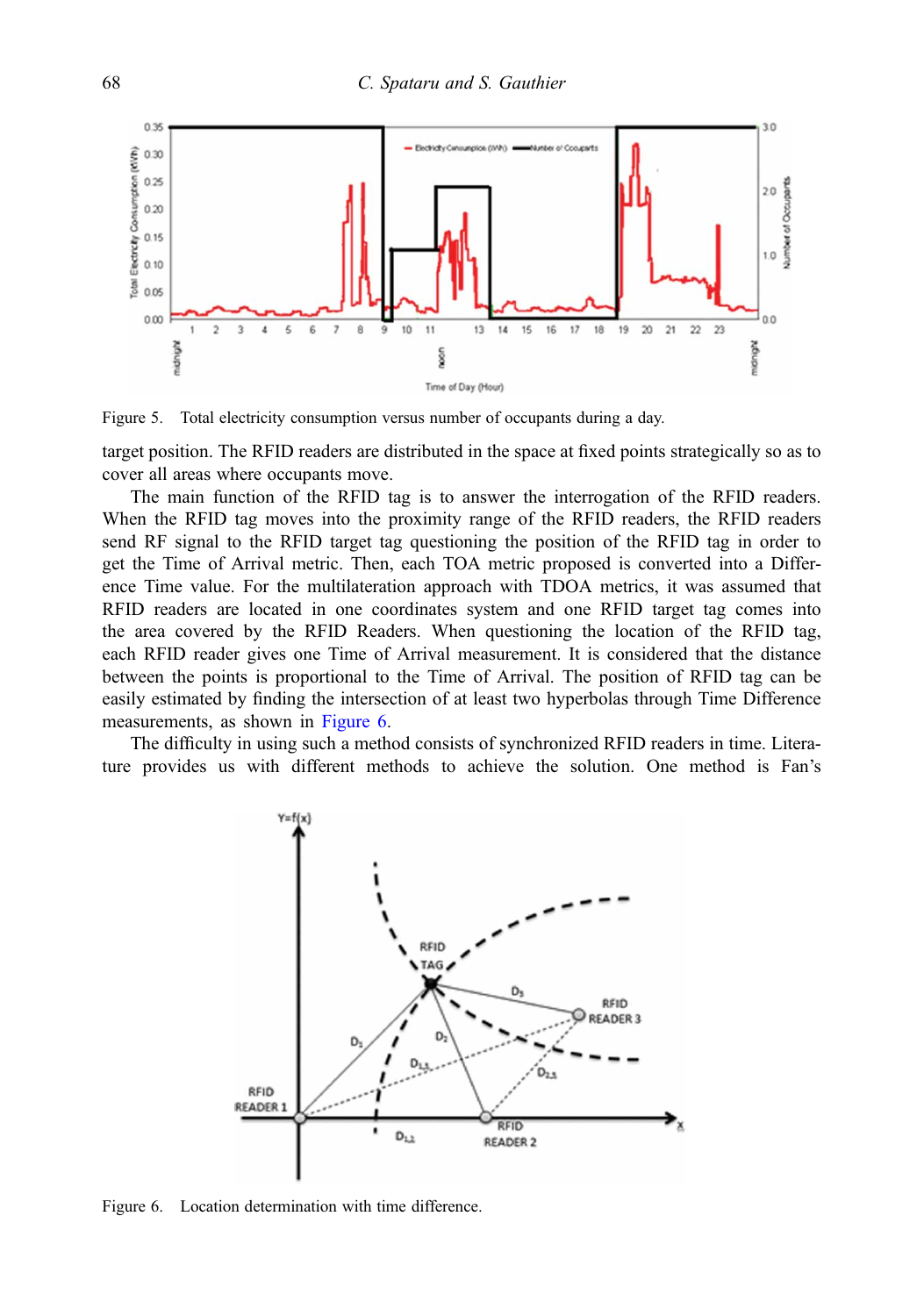

Figure 7. The occupancy patterns and power consumed during a day.

(Elkamchouchi, [2005](#page-15-0); Stefanski, [2009](#page-16-0)). This method transforms the nonlinear expressions into a linear system of equations.

The distance was calculated by the time a signal travels from the sender to the receiver. Information about each tag (id, time and date, position) were stored by the software. This has been written in  $C#$ , because  $C#$  Express edition is available for free from Microsoft for viewing/ editing the source code.

General trends can be draw from combining information on occupants' position and on power used through the use of soft computing logic algorithms. As depicted in Figure 7 from the total power used and from occupancy time patterns, the power use for main activities during the 24 h was deducted. This includes the use of electric boiler, shower and electric oven.

Further applying logical algorithms attributed to the use of different electronics, the data could be translated into activities.

#### 3.2.2 SenseCam

This section describes how SenseCam and heart-rate monitor outputs are analyzed, and combined to map people's activity and location in the home. The SenseCam was first developed by Microsoft Research labs in Cambridge to assist people with memory impairment (Hodges et al., [2006\)](#page-15-0). Of similar size to a badge and wear around the neck of the participant, it provides two types of outputs: (1) a record of the measurements taken by the five sensors (2) a visual photographic diary. [Table 2](#page-10-0) summarizes the different types of hardware-based sensors most frequently used in wearable devices that monitor specific physical properties, such as acceleration, heart rate or temperature; data which may be used to monitor changes in location and activity.

Motion sensors include accelerometers, gyroscopes and gravity sensors. They measure the acceleration of the device along two or three axes. Acceleration is defined as the change in speed over time; it is influenced by the frequency, the duration and the intensity of the body movement.

The SenseCam device used in this study contains a three axes piezoresistive accelerometer, Kionix KXP84. [Figure 8](#page-10-0) shows an example of its output; during this one day sequence, we can observe that the occupant was very active during the lunch period (12–2 pm) and the early part of the evening. Also it is interesting to note the change in the y-axis around 7.20 pm, the visual diary confirmed that the occupant took the device off, and left-it facing downward. The occupant motion was analyzed using a two steps process (Kim, Cho, & Kim, [2012](#page-16-0)):

(1) Analysis of the y-axis output, identifying a forward or backward movement, where three types of activity would be discerned, as motionless, walking or running.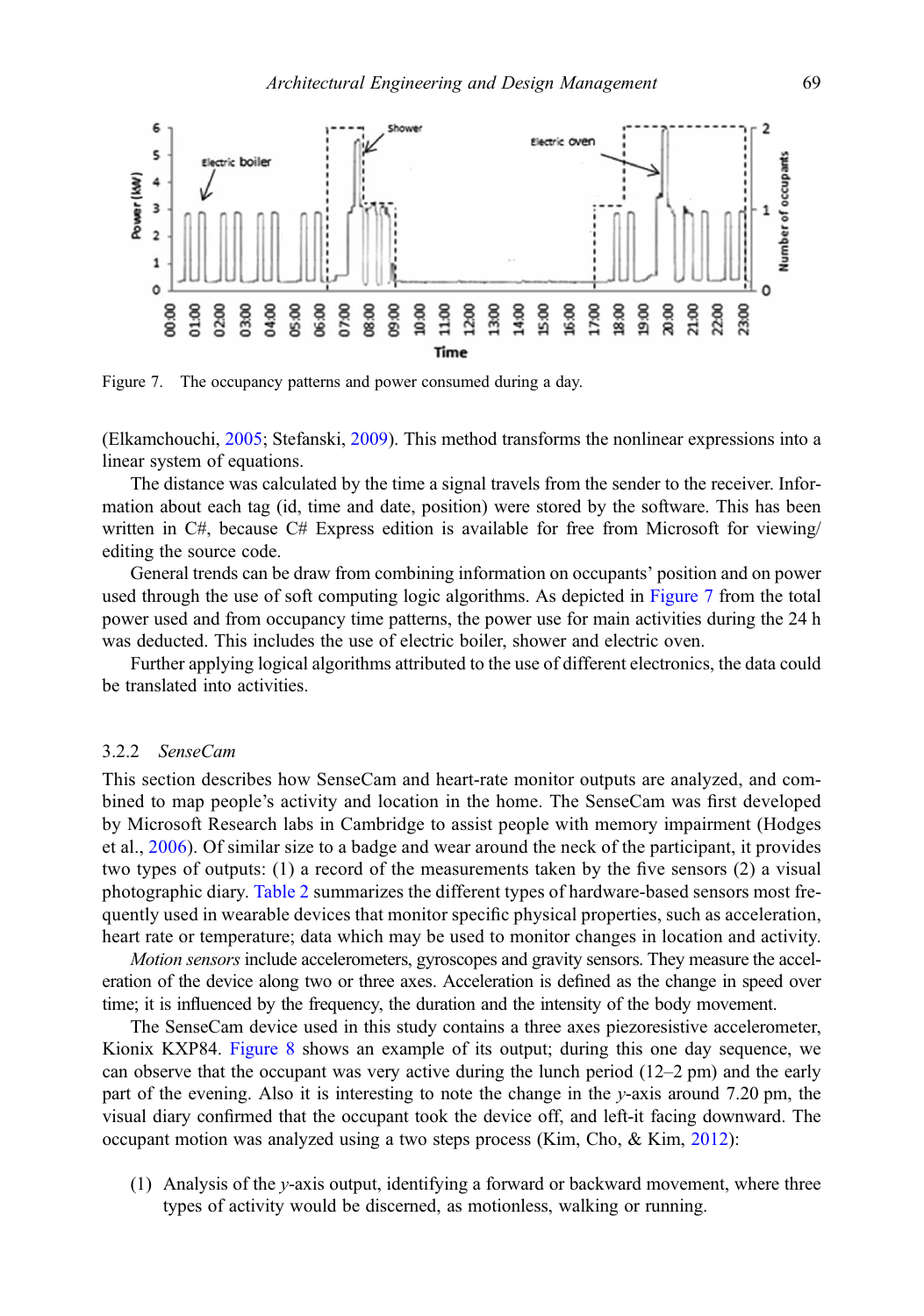| Type                     | Sensor                | Type     | Data output                                                                                                                                               | Units of<br>measure | Common use                                                                               |
|--------------------------|-----------------------|----------|-----------------------------------------------------------------------------------------------------------------------------------------------------------|---------------------|------------------------------------------------------------------------------------------|
| Motion sensors           | Accelerometer         | Hardware | Measures the<br>acceleration that is<br>applied to the device<br>on two or three<br>physical axes,<br>including the force of<br>gravity                   | m/s <sup>2</sup>    | Monitoring motion<br>or acceleration<br>along a single<br>axis                           |
|                          | Gyroscope             | Hardware | Measures the rate of<br>rotation applied to the<br>device around each<br>of the three physical<br>axes                                                    | rad/s               | Monitoring rotation                                                                      |
| Position sensors         | Magnetometer          | Hardware | Measures the ambient<br>geomagnetic field<br>around the device for<br>the three physical<br>axes                                                          | $\mu$ T             | Determining<br>compass<br>coordinate                                                     |
| Physiological<br>sensors | Heart-rate<br>monitor | Hardware | Measures the number of<br>beat per minute of a<br>person's heart                                                                                          | <b>B</b> pm         | Determining<br>activity, intensity<br>and type                                           |
| Environmental<br>sensors | Thermometer           | Hardware | Air temperature                                                                                                                                           | $\rm ^{\circ}C$     | Monitoring air<br>temperatures                                                           |
|                          | Barometer             | Hardware | Relative humidity                                                                                                                                         | $\frac{0}{0}$       | Monitoring<br>dewpoint,<br>absolute and<br>relative humidity                             |
|                          | Photometer            | Hardware | Illuminance                                                                                                                                               | Lx                  | Monitoring<br>'brightness',<br>which could be<br>related to the<br>change of<br>location |
|                          | PIR sensor            | Hardware | Determine the presence<br>of infrared light<br>radiating from<br>objects in its field of<br>view. <i>i.e.</i> a person, a<br>warm drink, or a<br>radiator | Binary<br>[0,1]     | Monitoring motion<br>and activity                                                        |

<span id="page-10-0"></span>Table 2. Overview of the most frequent sensors used in wearable devices.



Figure 8. Example of motion sensor output from SenseCam accelerometer during a day.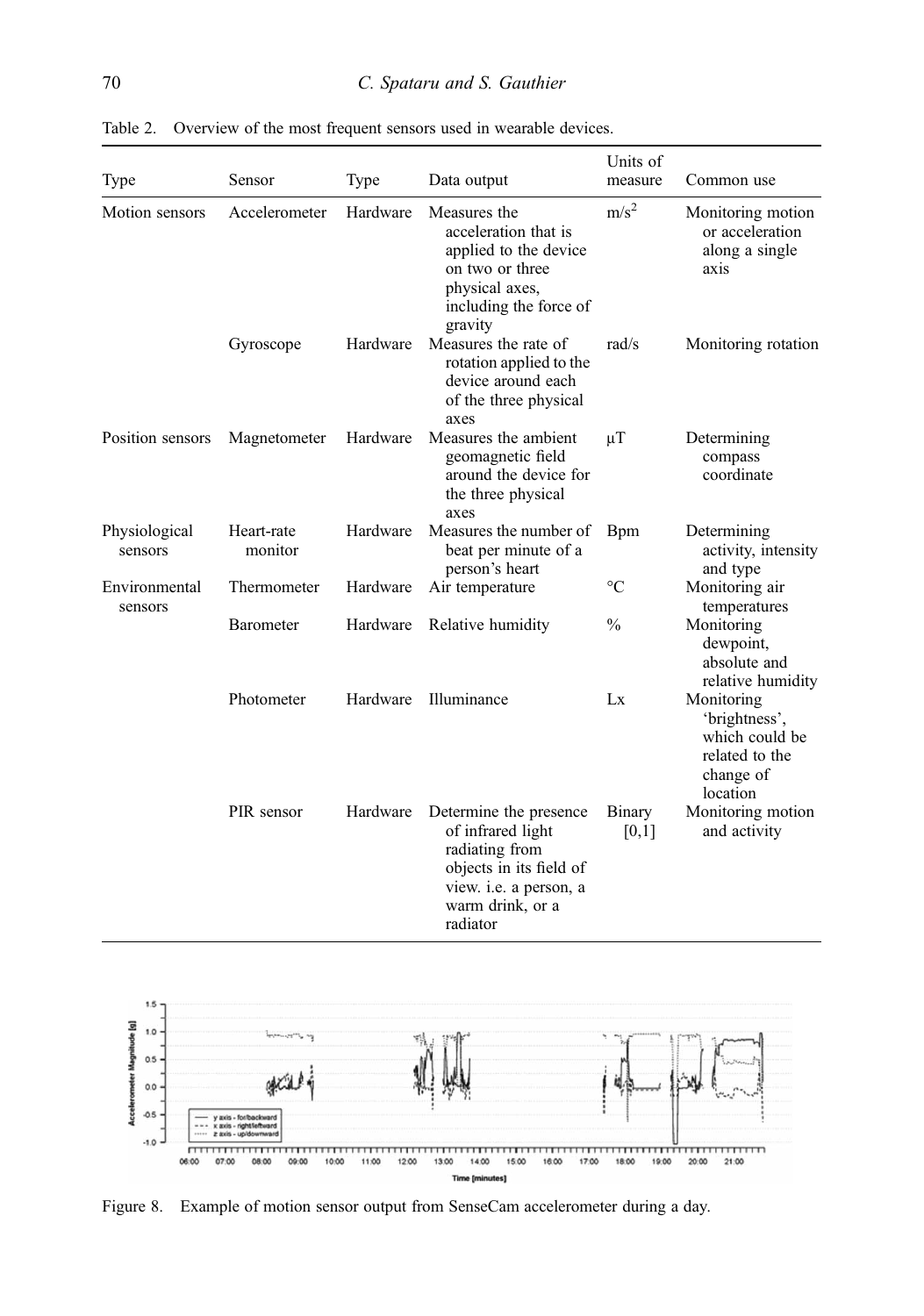(2) Analysis of the z-axis, identifying an upward or downward movement, which could be recognized as walking, going upstairs or going downstairs.

The most important source of measurement error of an accelerometer is the offset of its output signal from the true value (Woodman, [2007\)](#page-16-0). The main limitation of the accelerometer lies with its underestimation of the metabolic rate due to the confounding effect of several factors, including temperature (Jeukendrup & Gleeson, [2004\)](#page-16-0). For example, if an occupant was to stay seated in a cold room, the accelerometer will indicate a low level of energy expenditure, which might be misleading.

Position sensors measure the physical position of the device. This includes magnetometers, which measures the components of earth's magnetic field – geomagnetic field along three axes in  $\mu$ T. Figure 9 shows an output as the normalized magnitude of the vector, where  $\sqrt{(x^2 + y^2 + z^2)}$  of the SenseCam using a magnetometer. To determine the location of an occupant, the magnetometer and accelerometer output are analyzed together through an 'indoormapping' analysis process (Shala & Rodriguez, [2011](#page-16-0); Xuan, Sengupta, & Fallah, [2010;](#page-16-0) Zhu & Zhou, [2004](#page-16-0)).

The main sources of measurement errors of a magnetometer are offsets of the frequency and magnetic 'contamination' by ferrous material on and around the participant or the device. Also if the sensor is rotated as the measurement is made, an additional error is generated (Shala  $\&$ Rodriguez, [2011](#page-16-0)).

Physiological sensors measure occupants' physiological characteristics, such as heart rate. The monitoring study included two devices manufactured by Kalenji to monitor HR: the sensor and transmitter (Kalenji 300 coded) fitted into a chest-strap belt and the receiver and data logger (Kalenji Cardio Connect) fitted into an independent device, which can be attached to the belt or kept in the occupants's pocket. The sensor is recording heart electric activity, using electrocardiography as shown in [Figure 10](#page-12-0).

It was observed that records exceeding 95 bmp are matched with most of the peaks of the normalized magnitude of the accelerometer vector. By combining the output of the heart-rate monitor and accelerometer, an occupant's activity patterns can be determined with relatively a high level of accuracy (Gauthier & Shipworth, [2013](#page-15-0)). The output from the heart-rate monitor can be analyzed with the ISO 8996, level-3 approach and associated set of equations, to estimate metabolic rate. This method uses an indirect determination, based on the relationship between oxygen uptake and heart rate under defined conditions. This method holds some limitations, for example emotions or small movements while resting can increase the occupant's heart rate, while the energy expenditure remains almost the same (Jeukendrup  $\&$  Gleeson, [2004](#page-16-0)).

Environmental sensors measure various environmental variables, such as air temperature, relative humidity and illuminance. This includes barometers, photometers and thermometers. Also temperature and relative humidity in the living area and bedroom have been monitored. The four HOBO-U12 devices were attached to a wooden pole and positioned at 0.1, 0.6, 1.1



Figure 9. Example of position sensor output from SenseCam magnetometer during a day.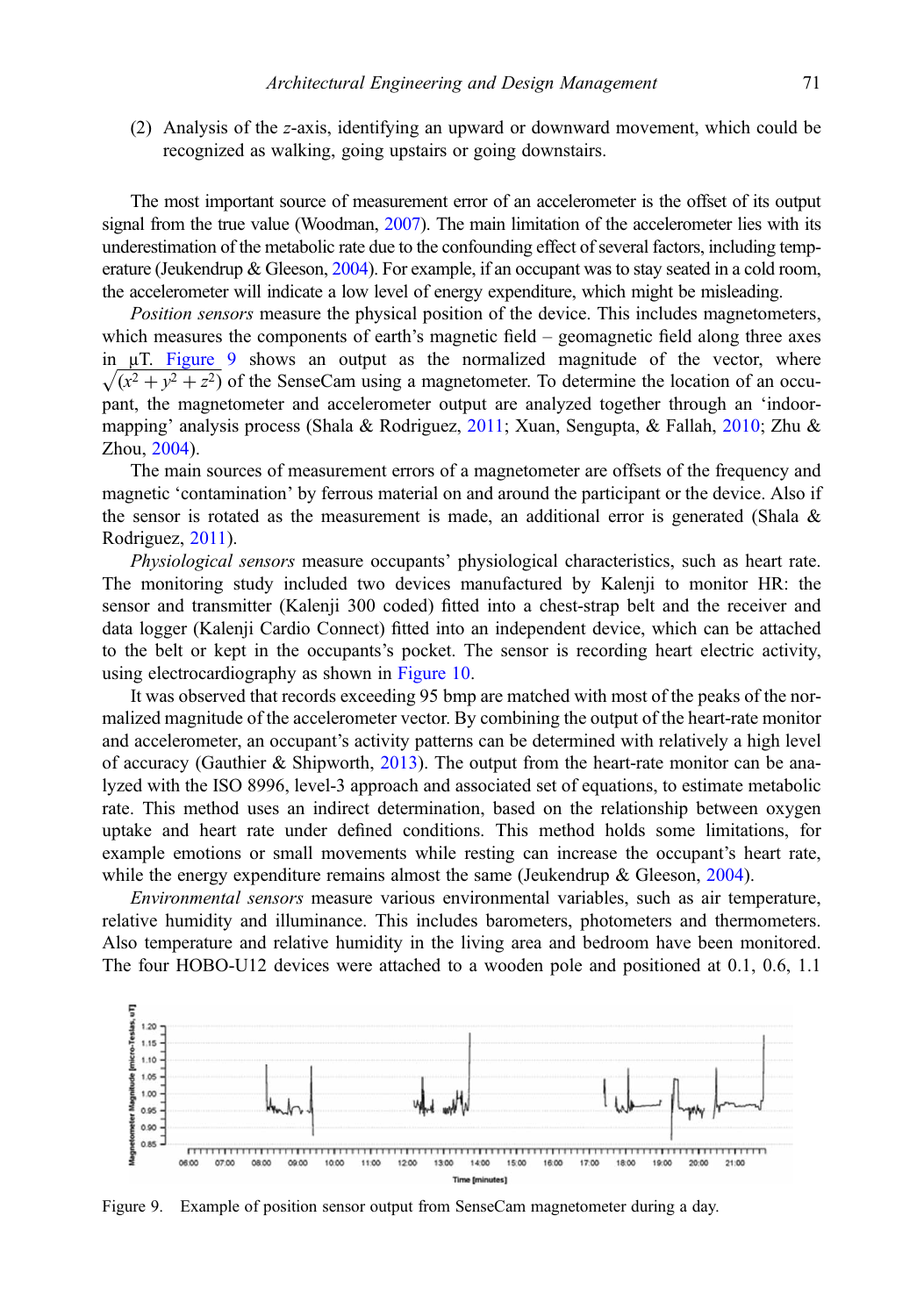<span id="page-12-0"></span>

Figure 10. Example of physiological sensor output from Kalenji heart-rate monitor during a day.

and 1.7 m from the ground to comply with the requirements set by EN ISO 7726. The poles were positioned according to the room layout (cold/warm places) and the most likely occupied places.

It has been noted as shown in Figure 11 that the peaks in the internal living room temperature occur when the flat is occupied. Future studies might explore the relationship between the activity level and the variation in the indoor temperature through time and location.

Figure 12 shows an example from SenseCam PIR sensor. It was used to record particular types of activities, such as the intake of warm food or liquid, the proximity to a heat such as a radiator or contact with other occupants.

As shown in Figure 12, and after validation from the visual diary, it was confirmed that when count of  $[PIR = 1]$  per minute  $> 20$ , the occupant had warm food or liquid intake or close contact with another occupant. This result is particularly useful to enable activity recognition.

#### 3.3 Lessons learnt from the use of the methods presented above and potential savings

It was concluded that the ideal sensors when used in an indoor environment should be: 'discreet' to not influence occupant's activities; private – not revealing sensitive information; invasive; for researchers should be: inexpensive, easy to install, well documented, easy to replace



Figure 11. Example of environmental sensor output from living room thermometer during a day.



Figure 12. Example of environmental sensor output from SenseCam PIR during a day.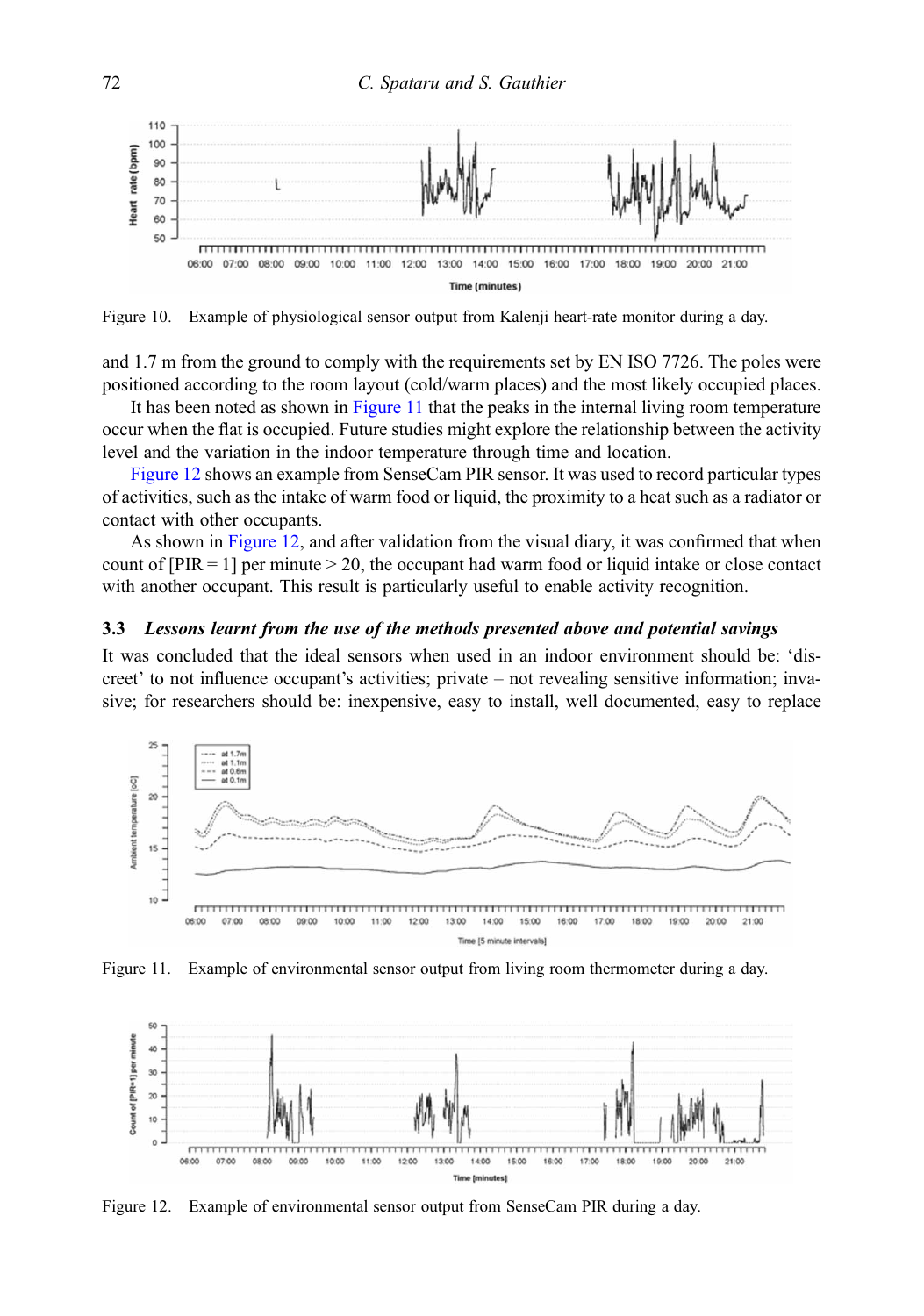and maintain, robust to damage, wireless connected to avoid use of cables, should require minimal computational resources, low-power, requiring no external power or able to run as long as possible on batteries. Appendix 1 provides a table with a list of commercialized wearable devices and sensors.

Collected data were manipulated and translated to a descriptive series of activities performed regularly in the house by occupants. Energy savings due to different measures can be calculated following occupants' activities. The following measures were considered and assessed for this case study: change in internal temperatures (thermostat) for heating, switching off unnecessary lighting, use of heating only on occupied spaces, switching off electronics appliances and lights when not in use; reduce energy use for cooking, setting the washing machine to 30°C, filling the kettle with the required water needed, watching less TV. This resulted in identifying occupants' energy use behavior and potential energy savings.

The fridge/freezer in the kitchen is class A+. Each space has halogen bulbs. It was observed that the TV is left on standby all time and two laptops are in used most of the time or stay on, while the occupants performed other activities (such as cooking or watching TV). A potential energy savings of 4.8 kWh for the monitoring week was calculated. If we consider that as an average per week, that will mean a total of 249.6 kWh annually. If we consider 26.35 pence/kWh of electricity than the occupants can save around £65 per year.

A recent report (Zimmermann et al., [2012](#page-16-0)) with a survey of 251 households in England for which the electrical power demand and energy consumption was monitored for the period May 2010 and July 2011 was published by the Department for Environment, Food and Rural Affairs, the Department of Energy and Climate Change and the Energy Saving Trust. This study is the largest one until now in Europe which assessed the energy saving potential of domestic appliances. It was determined that in England the potential annual electricity saving per household ranges from 491 to 677 kWh depending on the type of household. In our case, we obtained a potential annual saving of 249.6 kWh, which is less than the one indicated by the study.

### 4. Data analysis methods used

Recording data include the concurrent use of sensor(s) to capture information, and the data logger (s) to store this information. Once the information has been recorded, it may be downloaded manually with proprietary software, or automatically with the use of a transmitter, receiver and proprietary software. Various methods can be used for data recording and data processing.

To process the downloaded information, existing platforms may be employed, such as R (<http://cran.r-project.org>); which can be used as the main computational tool, but also can be used as an odd-on to an existing set of statistical tool. In the case of the SenseCam, R was used to synchronize time series data; carrying out descriptive and inferential statistics, implementing query to data set; processing signal output; and running algorithm. The most important future for the analysis was the capacity to 'slice' or/and to 'extract' data from a large data set. In particular, when validating an event or activity, the following steps were executed:

- $((1))$  Extracting a subset of data for example, 'looking for PIR output only';
- $((2))$  Find a particular variable for example, 'call for the corresponding set of photo, when  $[PIR = 1]$  per minute  $> 20$ .

In addition, R might also be used to run query commands to retrieve data from database management systems, such as PostgreSQL (Li & Baron, [2012\)](#page-16-0).

Also, for data recording and processing, the own software may be employed, such as the one developed by Spataru and used in Spataru and Gillott ([2011\)](#page-16-0), which has developed a soft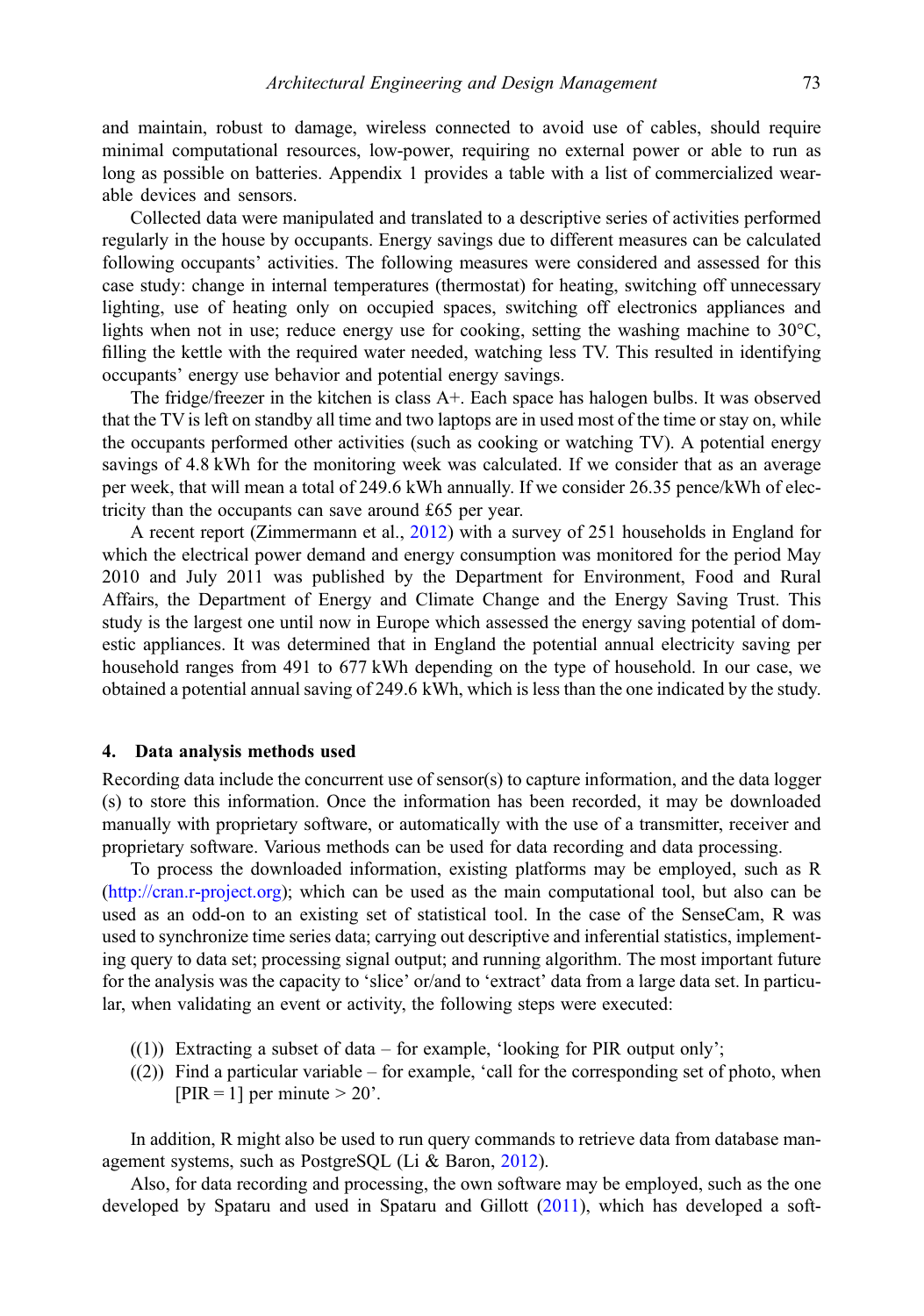computing application written in Visual Basic to correlate various information, such as occupancy information and electricity consumption to detect the events. The method consisted in predesigning a series of event procedures which can perform a series of actions about energy consumption and occupants' activities. Soft-computing applications are important to correlate different databases sets and provide the necessary statistics. Data were collected as txt. files and then were read through Visual Basic in a Microsoft Access Database. All data records have an associated error code and validity check so any non-valid data can be removed. Data can be presented in 5 min, hourly and daily forms.

Automated standard graphs to analyze data and spot problems in monitoring from an early stage were designed so that any problem occur in monitoring can be detected. Automated information can be provided; such as a breakdown of domestic energy consumption for any specific period: day/month/year; statistical analysis of the performance of the technologies and occupants. This approach is valuable in ensuring that solutions and problems encountered are quickly shared.

Depending on the type of data, it is recommended to have a synthetic view of the consumption figures. Electric appliances can be grouped and a few summary statistics can be calculated to give an idea of what is important in terms of consumption. Information can be extracted from load curves to detect distribution of starting time, frequency of run per day, week. The method is easily set up and feasible to any users and enables to analyze data for any dwellings without having any knowledge of coding programming. Moreover, pre-designed automated standard graphs will help to analyze data efficiently and spot problems in monitoring from an early stage.

#### 5. Discussions and conclusions

The aim of this paper was to compare the performance of various sensors for monitoring people within buildings, systems which can help us to assess potential energy savings due to activity and building occupancy and energy use. Two methods for analyzing data have been discussed also. Occupant location was tracked during slots of two weeks, but due to the focus of this paper on different methods, only examples of output for 24 h are presented.

In this study, various challenges were faced. Each technology as shown in the review has intrinsic restrictions.  $CO<sub>2</sub>$  sensors are highly depending on air circulation patterns and PIR sensors are prone to negative false outputs. DFL, a relatively new method looks like a promising technology with future potential as mention in literature to detect position and number of occupants without the need for complimentary information. Both methods the SenseCam and the method based on RFID tags can be improved significantly by adding more sensors and make it more comfortable to the users through the use of bracelets instead of necklace tags or through the integration of the tags within a security system. Therefore, the aspect of replacing the tag with a more handy method will be further assessed. With the recent emergence and advancement of more accurate and affordable technologies, components, etc. this may be overcome. For example, in the future, people localization may be determined through TV remote control. The authors will continue to further develop the method and search for new challenges and combinations.

It has been shown the combination of UWB with RFID provides accurate results. The combination is working because in UWB, TDOA is based on time approaches, while in UWB the time resolution is higher due to ultra wideband range of operation than the one used in RFID systems. In addition, using RFID systems with UWB errors are minimized and the accuracy is improved.

Gathering information on occupants' behavior and their energy consumption will help to understand better how to reduce energy consumption in buildings. Compared to the survey method, actual monitoring shows exactly how people behave. Occupancy data are often an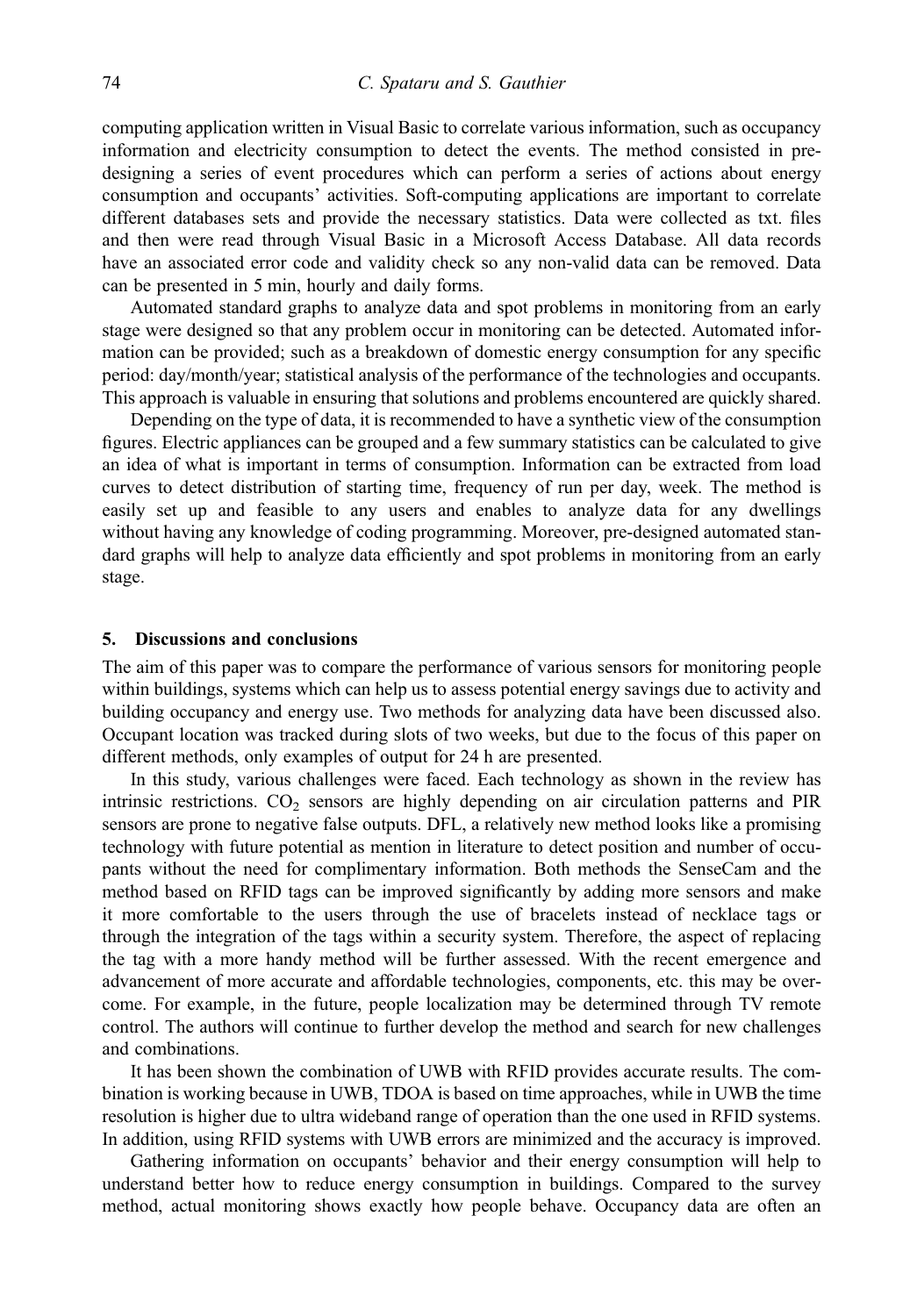<span id="page-15-0"></span>assumed variable in energy models. Therefore, more data should be collected to validate existing models.

Moreover, such studies help in understanding various relationships between occupants and buildings, for example, by looking at energy use variations when identical homes and different occupants are considered. In the future, within smart homes and smart grids, these methods could potentially be used to forecast energy demand for heating and to manage power distribution peaks automatically, as well as to address conservations alongside energy management and providing for rising expectation toward thermal comfort.

#### References

- Abowd, G., Atkeson, C., Bobick, A., Essa, I., Mynatt, B., & Starner, T. (2000). Living laboratories: The future computing environments group at the Georgia Institute of Technology. Proceedings of the 2000 Conference on Human Factors in Computing Systems (CHI), The Hague, Netherlands. New York: ACM Press, pp. 215–216.
- Addlesee, M., Curwen, R., Hodges, S., Newman, J., Steggles, P., Ward, A., & Hopper, A. (2001). Implementing a sentient computing system. IEEE Computer, 34(8), 50–56.
- Akhlaghinia, M. J., Lotfi, A., Langensiepen, C., & Sherkat, N. (2009, 30 March–2 April). Occupancy monitoring in intelligent environment through integrated wireless localization agents. Proceedings of IEEE Symposium on Intelligent Agents, Nashville, USA, pp. 70–76.
- Bennewitz, M., Burgard, W., & Thrun, S. (2002, May 11–15). Learning motion patterns of persons for mobile service robots. Proceedings of 2002 IEEE International Conference on Robotics and Automation, Vol. 4, Washington, D.C., USA, pp. 3601–3606. doi: 10.1109/ROBOT.2002.1014268
- Clarkson, B., Sawhney, N., & Pentland, A. (1998, November 5–6). Auditory context awareness via wearable computing. Proceedings of the Perceptual User Interfaces Workshop, San Francisco.
- Darby, S. (2006). The effectiveness of feedback on energy consumption: A review for DEFRA of literature on metering, billing and direct displays. Oxford: Environmental Change Institute, University of Oxford.
- DECC. (2012). Energy consumption in the United Kingdom. Retrieved from DECC website: [http://www.](http://www.decc.gov.uk/assets/decc/11/stats/publications/energy-consumption/2323-domestic-energy-consumption-factsheet.pdf) [decc.gov.uk/assets/decc/11/stats/publications/energy-consumption/2323-domestic-energy](http://www.decc.gov.uk/assets/decc/11/stats/publications/energy-consumption/2323-domestic-energy-consumption-factsheet.pdf)[consumption-factsheet.pdf](http://www.decc.gov.uk/assets/decc/11/stats/publications/energy-consumption/2323-domestic-energy-consumption-factsheet.pdf)
- Ekins, P., & Spataru, C. (2012). To work, the Green Deal needs to take seriously the diversity of human behavior. HHIC Journal, 5-10. Retrieved from [http://www.centralheating.co.uk/system/uploads/](http://www.centralheating.co.uk/system/uploads/attachments/0000/5184/0812_August_2012a.pdf) [attachments/0000/5184/0812\\_August\\_2012a.pdf](http://www.centralheating.co.uk/system/uploads/attachments/0000/5184/0812_August_2012a.pdf)
- Elkamchouchi, M. A. (NWC 2005, March 15–17). Direction-of-arrival methods (DOA) and time difference of arrival (TDOA) position location technique. Twenty Second National Radio Science Conference, Cairo-Egypt.
- Fabi, V., Korsholm Andersen, R., & Corgnati, S. (2012, April 12–15). Window opening behaviour: Simulations of occupant behaviour in residential buildings using models based on a field survey. In Presentation of conference: The changing context of comfort in an unpredictable world, Cumberland Lodge, Windsor, UK. London: Network for Comfort and Energy Use in Buildings.
- Fox, D., Hightower, J., Liao, L., Schulz, D., & Borriello, G. (2003). Bayesian filtering for location estimation. IEEE Pervasive Computing, 2(3), 24–33.
- Gezici, S., Tian, Z., Giannakis, G., Kobayashi, H., Molisch, A.F., Poor, H., & Sahinoglu, Z. (2005). Localization via ultra-wideband radios: A look at positioning aspects for future sensor networks. IEEE Signal Processing Magazine, 22, 70–84.
- Gauthier, S., & Shipworth, D. (2013). Review of methods to map people's daily activity application for smart homes. In A. Hakansson, M. Höjer, R. Howlett, & L. Jain (Eds.), Sustainability in energy and buildings, smart innovation, systems and technologies. Smart Innovation, Systems and Technologies (Vol. 22, pp. 401–411) eds. Berlin: Springer. doi: http://dx.doi.org/10.1007/978-3-642-36645-1\_38
- Hightower, J., & Borriello, G. (2002). Location systems for ubiquitous computing. IEEE Computer Society, 38(8), 57–66.
- Hodges, S., Williams, L., Berry, E., Izadi, S., Srinivasan, J., Butler, A., … Wood, K. (2006). SenseCam: A retrospective memory aid In O. Dourish, & A. Friday (Eds.), UbiComp 2006: Ubiquitous computing. Lecture Notes in Computer Science (Vol. 4206, pp. 177–193). Berlin, Heidelberg: Springer. doi: 10.1007/11853565\_11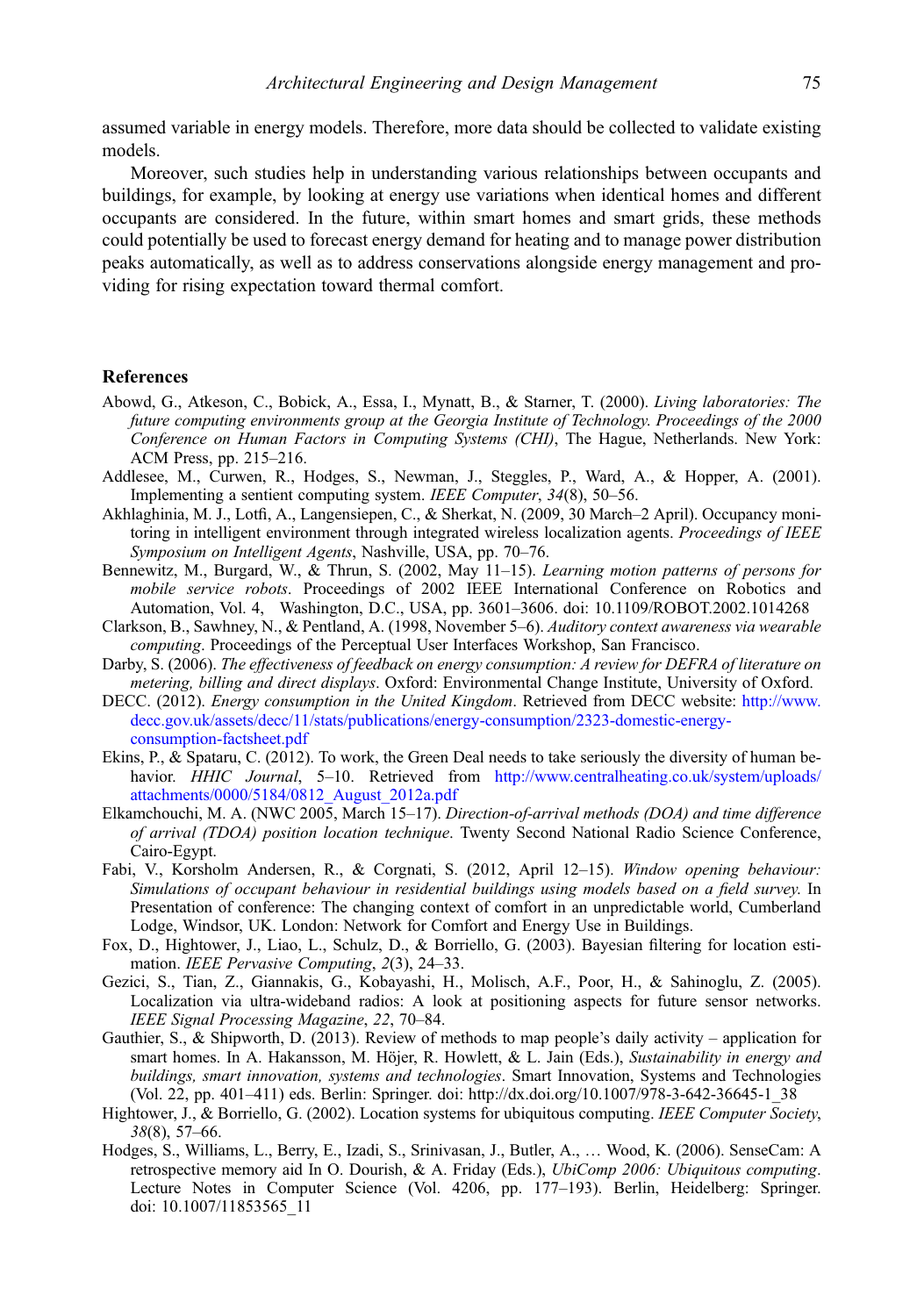- <span id="page-16-0"></span>House of Commons. (2011). UK fourth carbon budget – commons library standard note, Ares, E., Climate change, Energy, Renewable energy. Retrieved from website [http://www.parliament.uk/brie](http://www.parliament.uk/briefing-papers/SN05966)fing-papers/ [SN05966](http://www.parliament.uk/briefing-papers/SN05966)
- Jeukendrup, A., & Gleeson, M. (2004). Sport nutrition: An introduction to energy production and performance (2nd ed.). Champaign, IL: Human Kinetics.
- Khuory, H. M., & Kamat, V. R. (2008). Indoor user localization for rapid information access and retrieval on construction sites. Proceedings of the 15th Workshop of Intelligent Computing in Engineering and Architecture (EG-ICE), Plymouth, UK.
- Kim, T. S., Cho, J. H., & Kim, J. T. (2012). Mobile motion sensor-based human activity recognition and energy expenditure estimation in building environments. Conference proceedings: Sustainability in Energy and Buildings, Smart Innovation, Systems and Technologies. Springer, Berlin.
- Kosba, A. E., Abdelkader, A., & Youssef, M. (2009, December 20–23). Analysis of a device-free passive tracking system in typical wireless environments. Proceedings of 3rd International Conference on New Technologies, Mobility and Security, Egypt, Cairo, pp. 1–5.
- Krobn, R. (2005). RFID: It's about more than asset tracking. Journal of Healthcare Information Management, 19, 20–23.
- Li, Y., & Baron, J. (2012). Behavioral research data analysis with R. New York, NY: Springer Science Business Media.
- Liu, H., Darabi, H., Banerjee, P., & Liu, J. (2007, November). Survey of wireless indoor positioning techniques and systems. IEEE Transactions on Systems, Man, and Cybernetics, 37(6), 1067–107.
- Patwari, N., & Wilson, J. (2010). RF sensor networks for device-free localisation: Measurements, models and algorithms. Proceedings of the IEEE, 98(11), 1961–1973. doi: 10.1109/JPROC.2010.2052010
- Shala, U., & Rodriguez, A. (2011). Indoor positioning using sensor-fusion in Android devices (Student paper). Högskolan Kristianstad.
- Spataru, C. (2010, 21-22 September). Location tracking and energy use E.ON 2016 Research House, Ubisense User Group Conference, Cambridge, UK. Retrieved from website: [http://www.ubisense.net/](http://www.ubisense.net/en/media/pdfs/2010-user-group-conference-v6.pdf) [en/media/pdfs/2010-user-group-conference-v6.pdf](http://www.ubisense.net/en/media/pdfs/2010-user-group-conference-v6.pdf)
- Spataru, C., & Gillott, M. (2011). The use of intelligent systems for monitoring energy use and occupancy in existing homes. Intelligent Buildings International Journal 3(1), 24–31. doi:10.3763/inbi.2010.0006
- Spataru, C., Gillott, M., & Hall, M. (2010). Domestic energy and occupancy a novel post occupancy evaluation study. International Journal of Low-Carbon Technologies, 5, 148–157, doi:10.1093/ijlct/ctq020
- Stefanski, J. (2009, September 9–11). Wireless and mobile networking: Second IFIP WG 6.8 Joint Conference, WMNC 2009, Gdańsk, Poland, Proceedings. IFIP Advances in Information and Communication Technology, Series Vol. 308, Berlin, Heidelberg: Springer, pp. 232–239. doi: 10.1007/978-3-642-03841-9\_21
- Toftum, J., Andersen, R., & Jensen, K. (2009). Occupant performance and building energy consumption with different philosophies of determining acceptable thermal conditions. Building and Environment, 44, 2009–2016.
- Vale, B., & Vale, R. (2010). Domestic energy use, lifestyles and POE: Past lessons for current problems. Building Research and Information, 38, 578–588. doi:10.1080/09613218.2010.481438
- Vance, P., Prasad, G., Harkin, J., & Callaghan, M. (2007, September). Internal localisation techniques using wireless networks: A review, IET Irish Signals and Systems, Ireland, pp. 263-268.
- Woodman, O. J. (2007). An introduction to inertial navigation. Technical Report, Cambridge: University of Cambridge, Computer laboratory.
- Xuan, Y., Sengupta, R., & Fallah, Y. (2010). Making indoor maps with portable accelerometer and magnetometer. Ubiquitous Positioning Indoor Navigation and Location Based Service (UPINLBS), Kirkkonummi, Finland, pp. 1–7.
- Zhu, R., & Zhou, Z. (2004). A real-time articulated human motion tracking using tri-axis inertial/magnetic sensors package. IEEE Transactions on Neural Systems and Rehabilitation Engineering, 12, 295–302.
- Zimmermann, J. P., Evans, N., Griggs, J., King, N., Harding, L., Roberts, P., & Evans, C. (2012, May). Household Electricity Survey. A study of domestic electrical product usage (600 pp.) (Intertek Report R66141) Final Report Issue 4.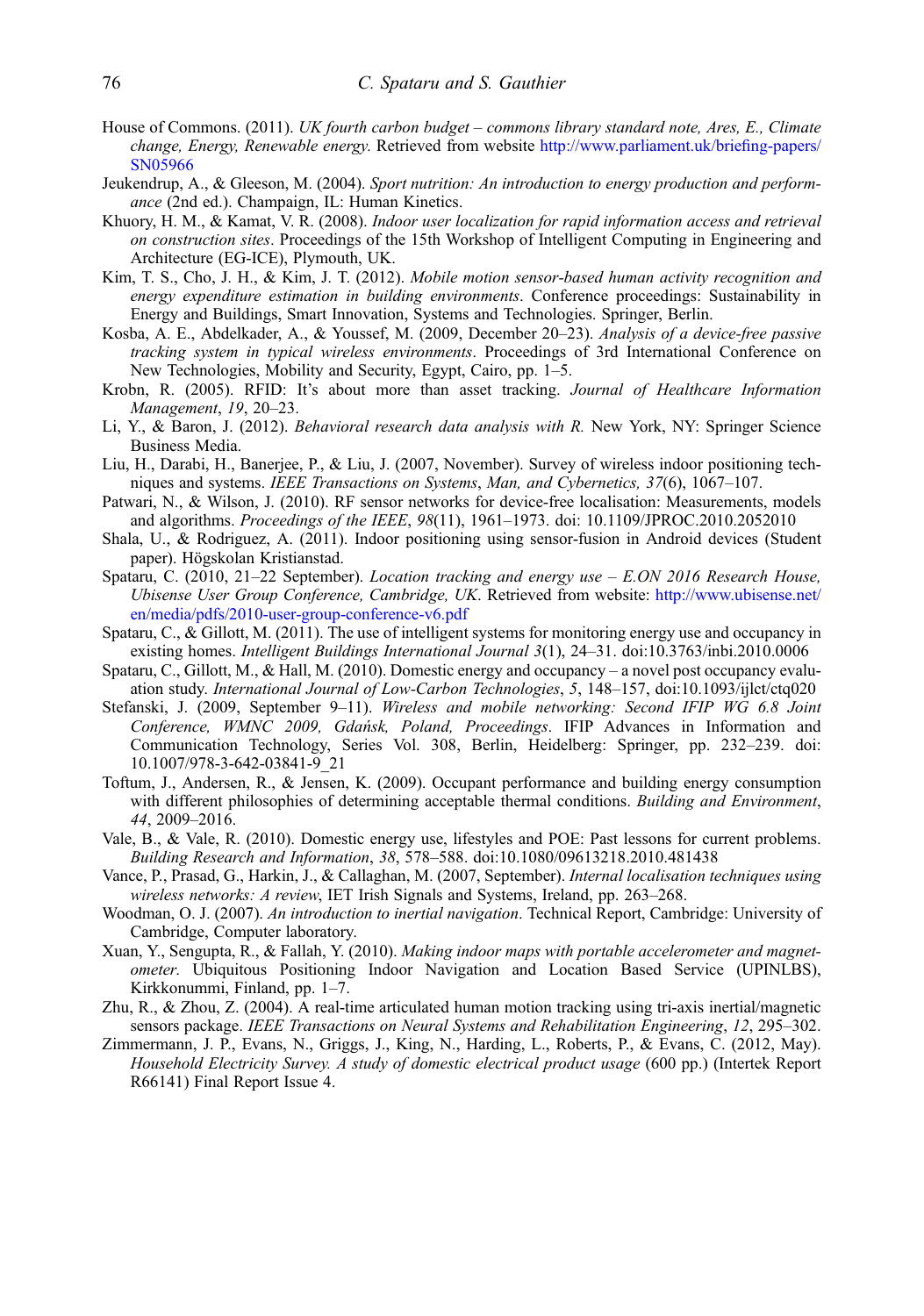| Type                                     | Device                  | <b>Sensors</b>                                                                                                    | Description                                                                                                                                                                                                                   | Data storage                                                                    | Cost     | Manufacturer                                                             | Common use                                                                                                                         |
|------------------------------------------|-------------------------|-------------------------------------------------------------------------------------------------------------------|-------------------------------------------------------------------------------------------------------------------------------------------------------------------------------------------------------------------------------|---------------------------------------------------------------------------------|----------|--------------------------------------------------------------------------|------------------------------------------------------------------------------------------------------------------------------------|
| Motion, position<br>and<br>environmental | Revue 3MP<br>(SenseCam) | Camera, and five<br>sensors:<br>Accelerometer,<br>Magnetometer,<br>Thermometer,<br>Photometer, PIR<br>sensor      | Monitor activity through the output of Data logger<br>five sensors, and a visual diary of<br>photos (low resolution photo). The<br>five sensors records changes in<br>color, motion, direction, and<br>temperature            |                                                                                 | £299     | Vicon Motion<br>Systems,<br>Microsoft,<br>UK. www.<br>viconrevue.<br>com | Life logging.<br>Developed as<br>medical assistance<br>device for patient<br>with memory<br>impairment                             |
| Motion, position<br>and<br>environmental | Autographer             | GPS, camera, and<br>five sensors:<br>Accelerometer,<br>Magnetometer,<br>Thermometer,<br>Photometer, PIR<br>sensor | Monitor activity through the output of Data logger, and<br>five sensors, GPS, and a visual<br>diary of photos (high resolution<br>photo). The five sensors records<br>changes in color, motion,<br>direction, and temperature | Bluetooth (to pair<br>with smartphone<br>via an app.)                           | £399     | Oxford Metrics<br>Group, UK.<br>www.<br>autographer.<br>com              | Life logging,<br>photography                                                                                                       |
| Motion, position<br>and<br>environmental | Smartphone              | GPS,<br>Accelerometer,<br>Magnetometer,<br>Photometer, and<br>Microphone                                          | Monitor motion, position, light level<br>and sound pressure level. www.<br>programmingiphonesensors.com                                                                                                                       | Data logger,<br>Bluetooth, Wi-Fi,<br>and mobile<br>telecommunication<br>network | Variable | Variable                                                                 | Phone communication,<br>media player,<br>navigation system,<br>audio player and<br>recording, digital<br>photo and video<br>camera |

Appendix 1. Examples of commercialized wearable devices

(Continued)